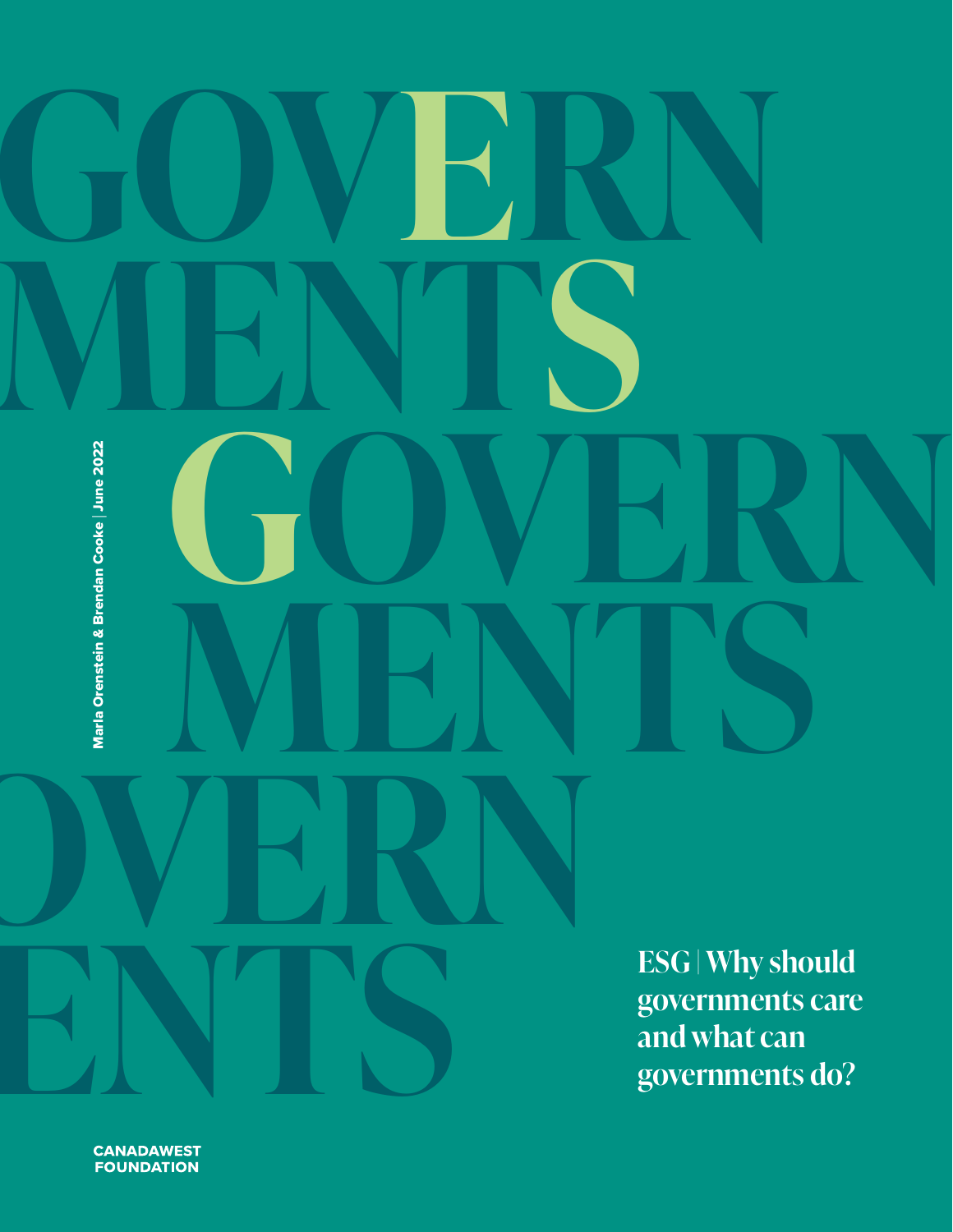#### **Canada West Foundation**

#### *[cwf.ca](http://cwf.ca)*

The Canada West Foundation focuses on the policies that shape the West, and by extension, Canada. Through our evidence-based research and commentary, we provide practical solutions to tough public policy challenges facing the West, and Canada as a whole, at home and on the global stage.

This report was written by Marla Orenstein, Director, Natural Resources Centre and Brendan Cooke, Policy Analyst. Production of reports at Canada West Foundation is a team effort and the thanks of the authors go to the staff whose contributions enhanced the quality of the report and brought the text to life on the page.

The opinions expressed in this document are those of the authors and do not necessarily reflect those of the Board of Directors, donors or advisers of the Canada West Foundation.

The Canada West Foundation relies on the support of donors and corporate supporters who recognize the importance of independent, non-partisan public policy to provide evidence-based solutions.

Your financial support helps us to continue to offer our publications free online and to ensure the widest possible distribution of our work, which is critical to make a difference on public policy.

To order printed copies or to obtain the rights to copy this report, please contact us:

#### **Canada West Foundation**

110 – 134 11th Avenue SE, Calgary, Alberta T2G 0X5 Phone: 403-264-9535 Email: [cwf@cwf.ca](mailto:cwf%40cwf.ca?subject=)

© Canada West Foundation | ISBN 978-1-989323-90-8 | June 2022

Canada West Foundation is a registered Canadian charitable organization incorporated under federal charter. (#11882 8698 RR 0001)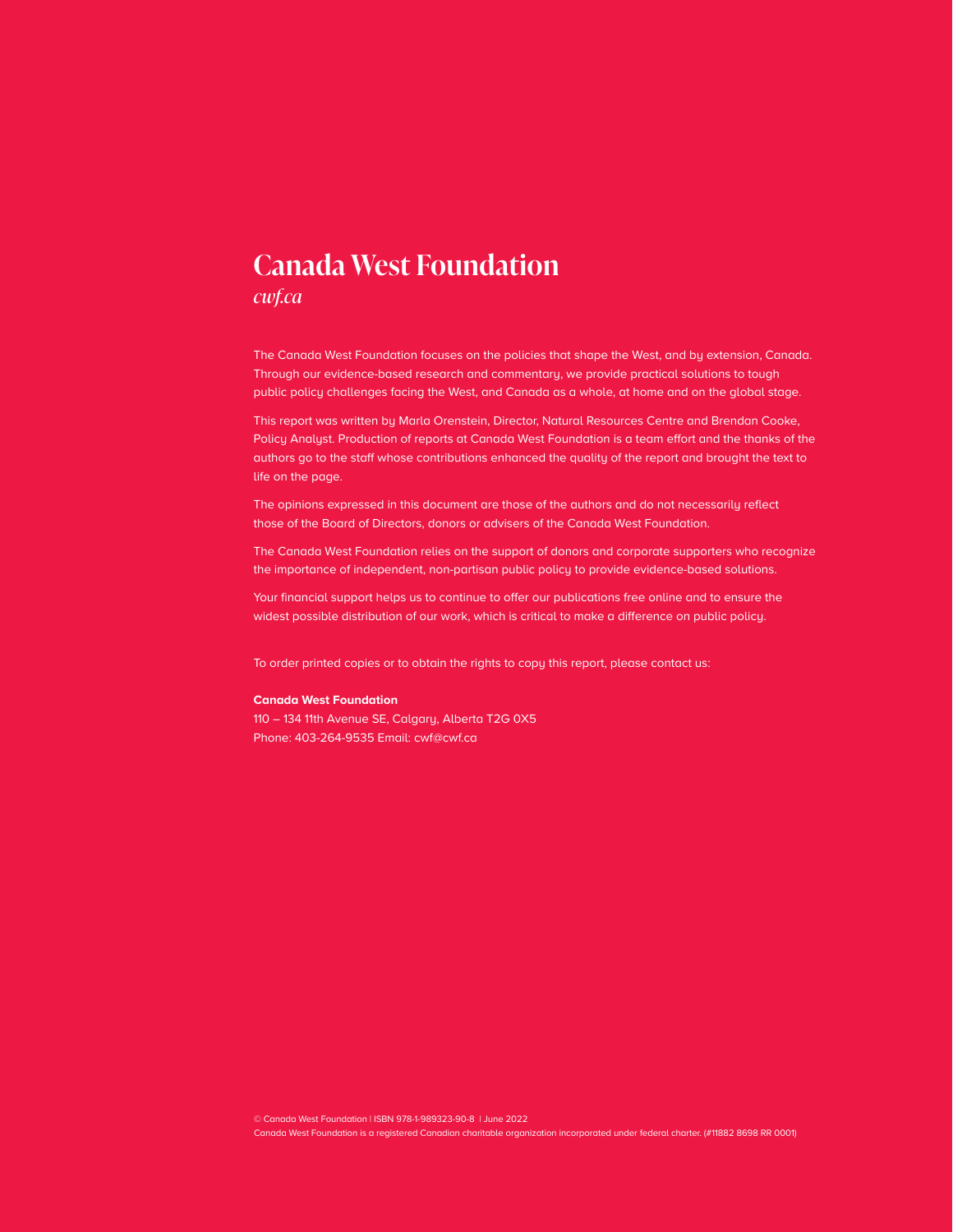#### **Contents**

 $\Omega$ 

| <u>U2</u> | <b>Executive Summary</b>                                                          |  |  |  |
|-----------|-----------------------------------------------------------------------------------|--|--|--|
|           | <b>Proactive means competitive</b>                                                |  |  |  |
| 06        | <b>Introduction</b>                                                               |  |  |  |
|           | <b>Growing interest but currently</b>                                             |  |  |  |
|           | little understanding                                                              |  |  |  |
| 79        | Part 1                                                                            |  |  |  |
|           | <b>Why should governments care about ESG?</b>                                     |  |  |  |
|           | Because ESG intersects with protection                                            |  |  |  |
|           | of people, society and the environment                                            |  |  |  |
|           | Because ESG influences business and<br>investment attraction                      |  |  |  |
|           | Because ESG affects government's credit<br>rating and borrowing costs             |  |  |  |
| 14        | Part <sub>2</sub><br><b>How can governments respond?</b><br>The gory details      |  |  |  |
| 15        | <b>Support strong and consistent ESG reporting</b>                                |  |  |  |
|           | 01 / Mandate climate change disclosure reporting                                  |  |  |  |
|           | 02 / Recommend or require that public<br>companies provide full ESG disclosure    |  |  |  |
|           | 03 / Create your own ESG standard/framework<br>for companies in your jurisdiction |  |  |  |
|           | 04 / Endorse specific ESG frameworks                                              |  |  |  |
|           | 05 / Consider guidance for locally-relevant topics                                |  |  |  |
|           | 06 / Align performance/compliance data with<br><b>ESG reporting frameworks</b>    |  |  |  |

#### **[21](#page-22-0)**

#### [Raise the bar for EGS performance](#page-22-0)

07 / Benchmark and improve the jurisdiction's own ESG performance

08 / Build a solid foundation of environmental, social and governance policy and regulations

09 / Set targets, benchmarks or thresholds for ESG performance by companies

10 / Use ESG as an input into decision-making around permitting or oversight

11 / Manage government investments using ESG criteria

12 / Manage public procurement using sustainability criteria

#### [Communicate your ESG story](#page-28-0) **[27](#page-28-0)**

13 / Better organize data for ESGinterested audiences

14 / Broadcast your data and performance

15 / Certify product origin

#### [Provide clarity around ESG spending](#page-31-0)  [and investment](#page-31-0) **[30](#page-31-0)**

16 / Define what can be called "ESG investing"

17 / Define "green" and "transition" finance instruments

18 / Provide guidance to investors

[Summary of potential actions and priority areas](#page-33-0) **[32](#page-33-0)**

#### [Conclusion](#page-35-0) **[34](#page-35-0)**

[Rapid evolution and real opportunity](#page-35-0)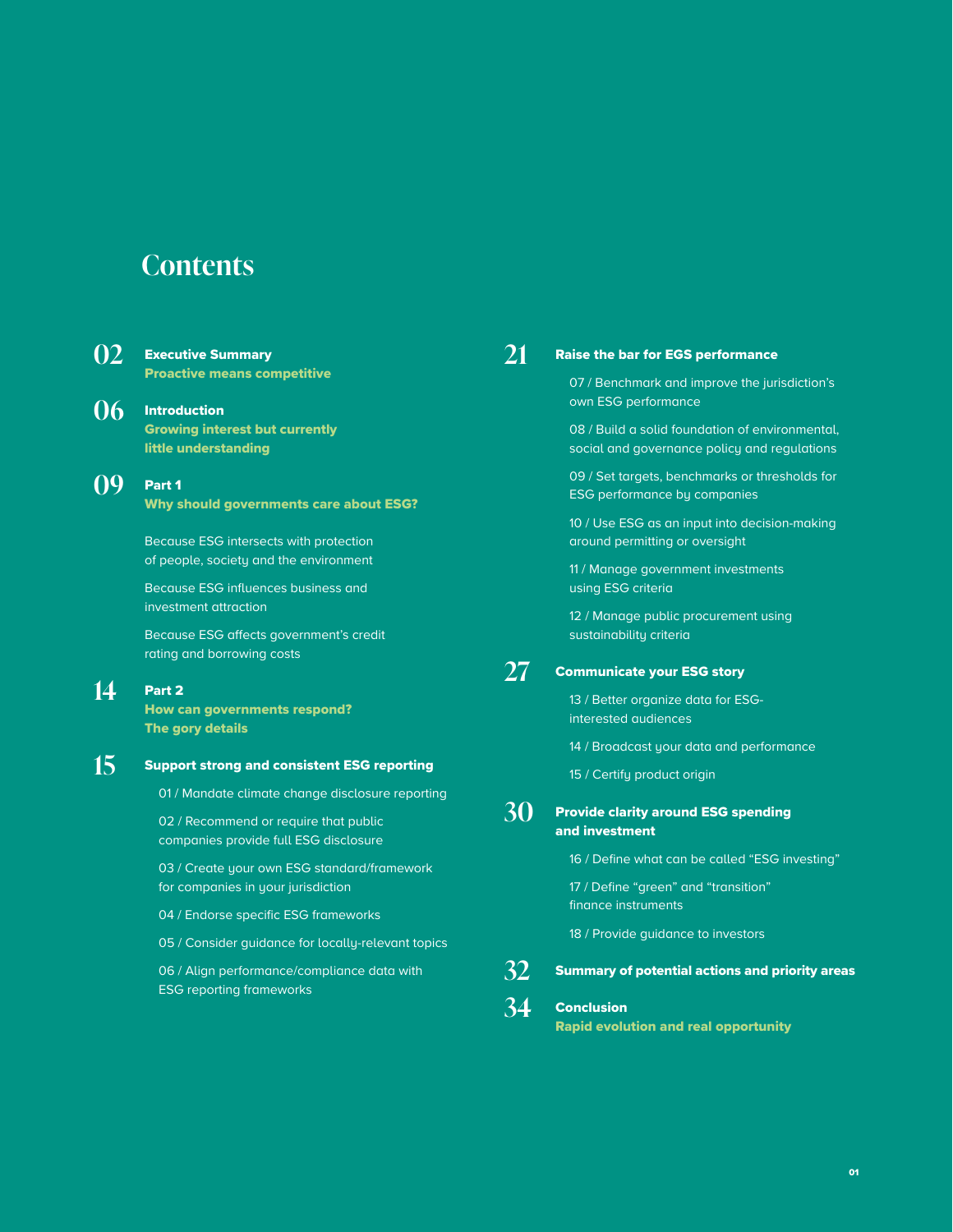<span id="page-3-0"></span>**Executive Summary**

# **Proactive means competitive**

**Environmental, social and governance (ESG) investing has seen a rapid rise both in Canada and internationally. ESG's relevance for business and investors is well understood. However, governments haven't caught up. Federal, provincial/territorial and municipal governments in Canada need to understand why ESG is relevant to them and how they should respond.**

Ignoring these questions is not an option. Increasingly, ESG is a point of differentiation that affects competitiveness both for jurisdictions and the companies that operate within them. Sustainability performance has become "table stakes," and governments that don't explicitly grapple with these issues risk having others dictate how their performance will be assessed.

A real opportunity exists for governments in Canada at the municipal, provincial and federal levels to support strong and consistent ESG reporting, raise the bar for performance, communicate success to different stakeholder audiences, and provide clarity for investors. These actions will help companies operating in the jurisdiction; they also help the government by building its brand and its investment attractiveness. But there are many possible routes forward, and it can be easy for governments to get lost along the way or invest time in ineffective endeavors.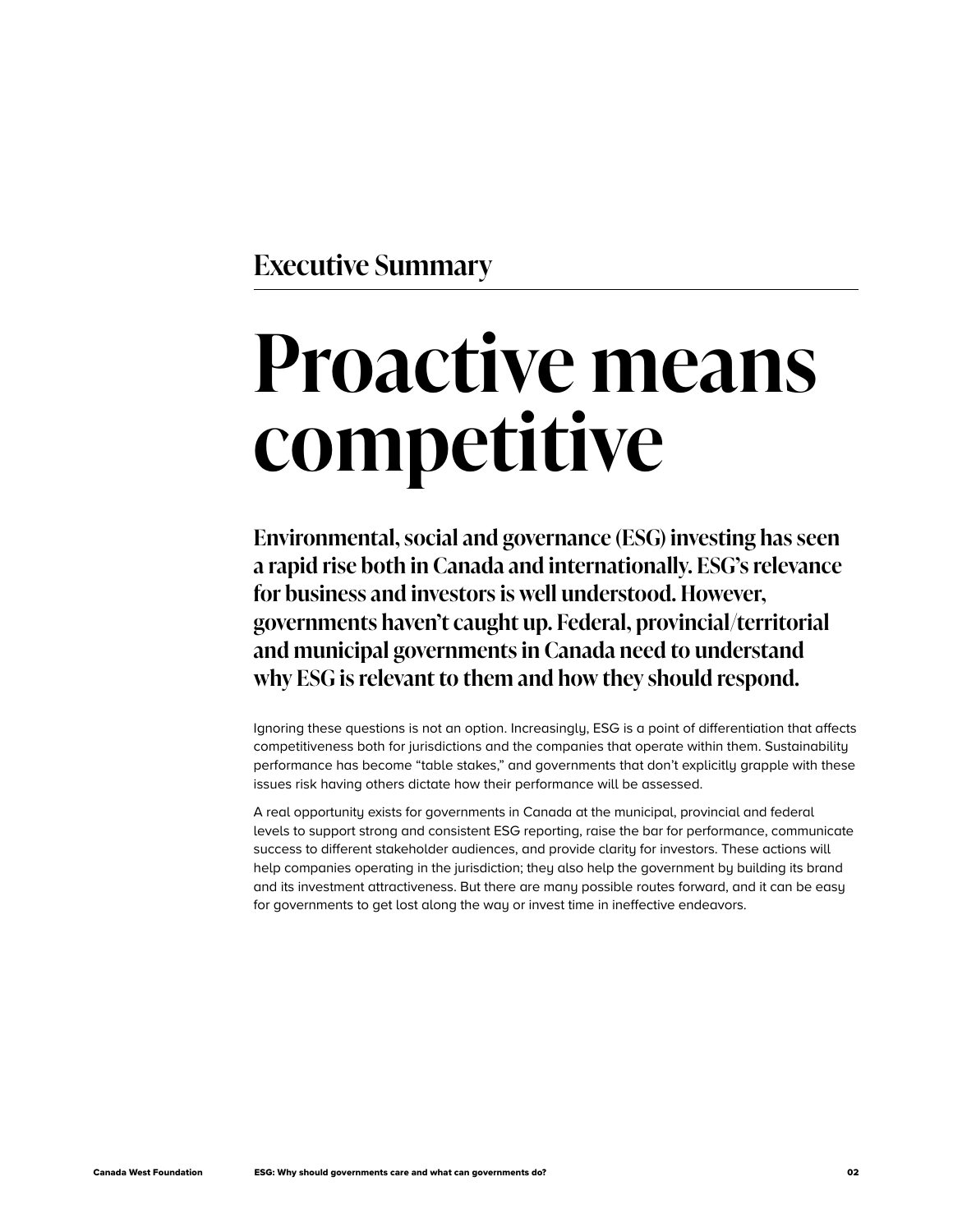### **Why should governments care?**

THERE ARE THREE MAIN REASONS WHY GOVERNMENTS NEED TO PAY ATTENTION TO ESG:

| Because it intersects with protection of people, society and the environment<br>ESG intersects with government's mandate to protect people, social and<br>institutional structures, and the environment. As governments enact or<br>change legislation, regulations and policies that govern emissions, water use,<br>waste management, health and safety, gender equity or corporate<br>governance (as a few examples), there are knock-on effects for companies'<br>ESG performance, and for the ESG "story" for the jurisdiction itself.                |
|------------------------------------------------------------------------------------------------------------------------------------------------------------------------------------------------------------------------------------------------------------------------------------------------------------------------------------------------------------------------------------------------------------------------------------------------------------------------------------------------------------------------------------------------------------|
| <b>Because it influences business and investment attraction</b><br>A large and growing portion of global investors use ESG factors to direct where<br>they place their money. To the extent that governments support clear ESG<br>disclosure and strong ESG performance, it boosts investment competitiveness<br>-and procurement competitiveness-among businesses in that jurisdiction.<br>It also helps investment attraction agencies tell a better story when they<br>attempt to draw foreign direct investment (FDI) to the jurisdiction.             |
| Because it affects the government's credit rating and borrowing costs<br>It isn't just companies on the receiving end of ESG ratings; increasingly, it is<br>jurisdictions as well. Over the last few years, major credit rating and investment<br>research agencies such as Moody's, S&P, Fitch and MCSI have begun to apply<br>ESG factors in their risk assessments of governments at municipal, regional and<br>national levels. Their ESG ratings directly affect the government's credit rating,<br>ability to secure financing and borrowing costs. |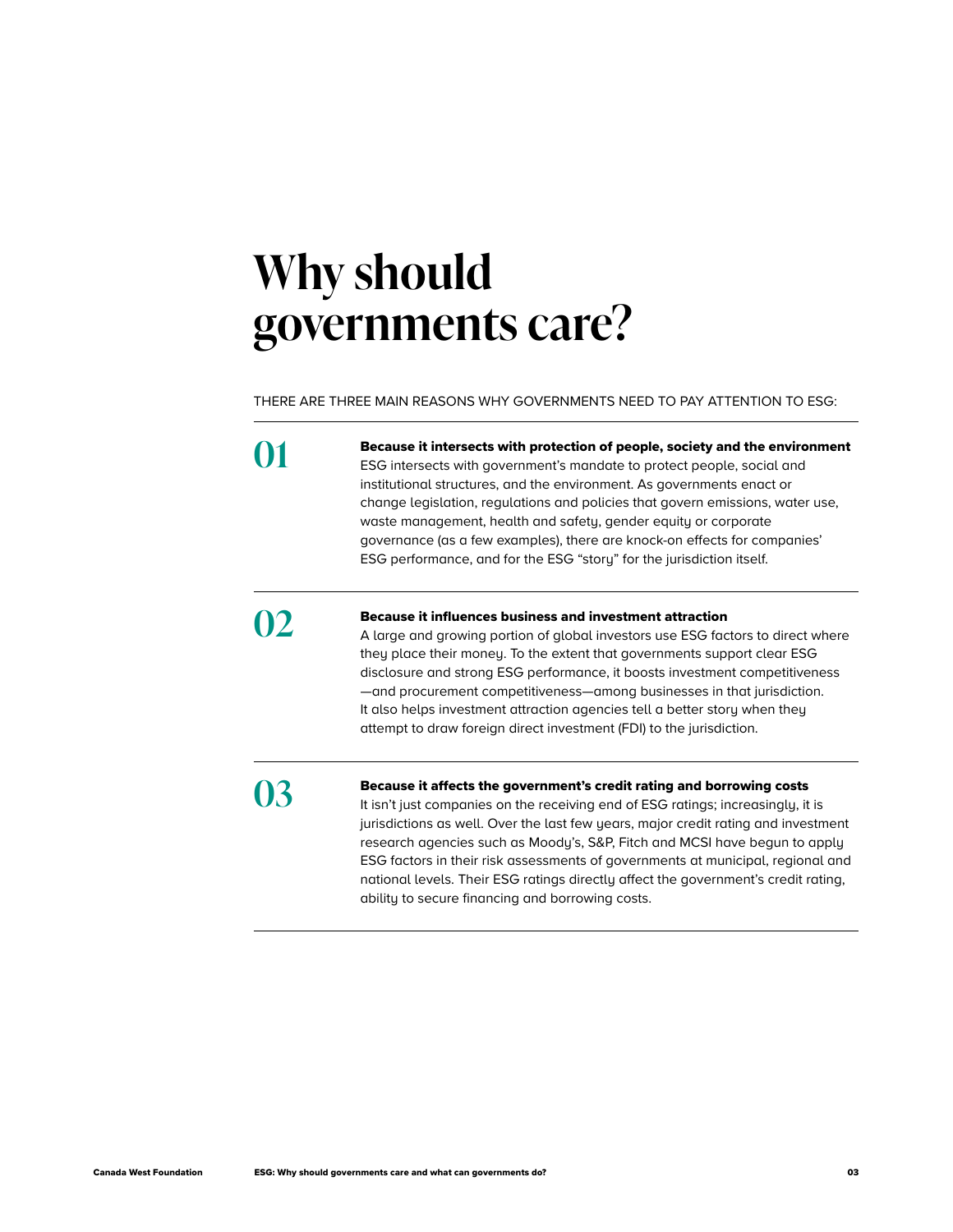### **What actions can governments take?**

THERE ARE FOUR CATEGORIES OF ACTIONS THAT GOVERNMENTS CAN TAKE TO MAXIMIZE THE BENEFITS THAT COME WITH ROBUST ESG PERFORMANCE:

| <b>Support strong</b><br>and consistent<br><b>ESG reporting</b> | There is a role for government in building strong and consistent ESG<br>reporting within the jurisdiction—across companies, sectors, industries<br>and government departments, as well as across multiple levels<br>of government. This provides all parties with a shared language and<br>framework, so that they can more easily talk with one another and<br>tell a common story as they compete globally. |
|-----------------------------------------------------------------|---------------------------------------------------------------------------------------------------------------------------------------------------------------------------------------------------------------------------------------------------------------------------------------------------------------------------------------------------------------------------------------------------------------|
| <b>Raise the bar for</b><br><b>ESG performance</b>              | Both companies and jurisdictions are judged on their ESG performance<br>—and the two are closely linked. Raising the bar involves using<br>data and policy to incentivize high performance, make conditions<br>more appealing to investors and stakeholders, and send strong<br>signals about continuous improvement.                                                                                         |
| <b>Communicate</b><br>your ESG story                            | For strong performance to translate into benefits, government needs<br>to ensure that data and information relevant to ESG is accessible<br>to interested audiences, both in terms of being easy to find and being<br>easy to use.                                                                                                                                                                            |
| <b>Provide clarity</b><br>for investors                         | ESG is a tool to help investors evaluate financial investment risk and<br>opportunity. Government agencies have a role in providing clarity and<br>setting rules-with ESG just as with other financial claims. This clarity<br>in turn increases investor confidence and attracts further investment.                                                                                                         |

Table ES-1 presents 18 specific actions that can be taken under these four categories. **It is critical to note that not all actions described are recommended.** While some actions are clearly marked as "not recommended," even those marked as "potentially useful" may not be appropriate for some governments, or at certain times.

The right-most column of the table highlights what we consider to be priority areas for *new or additional* government action. These priority areas: a) have the potential to generate large improvements around ESG within the jurisdiction, b) have relatively low effort being put towards them currently, and/or c) can be most effectively carried out by government as opposed to other entities.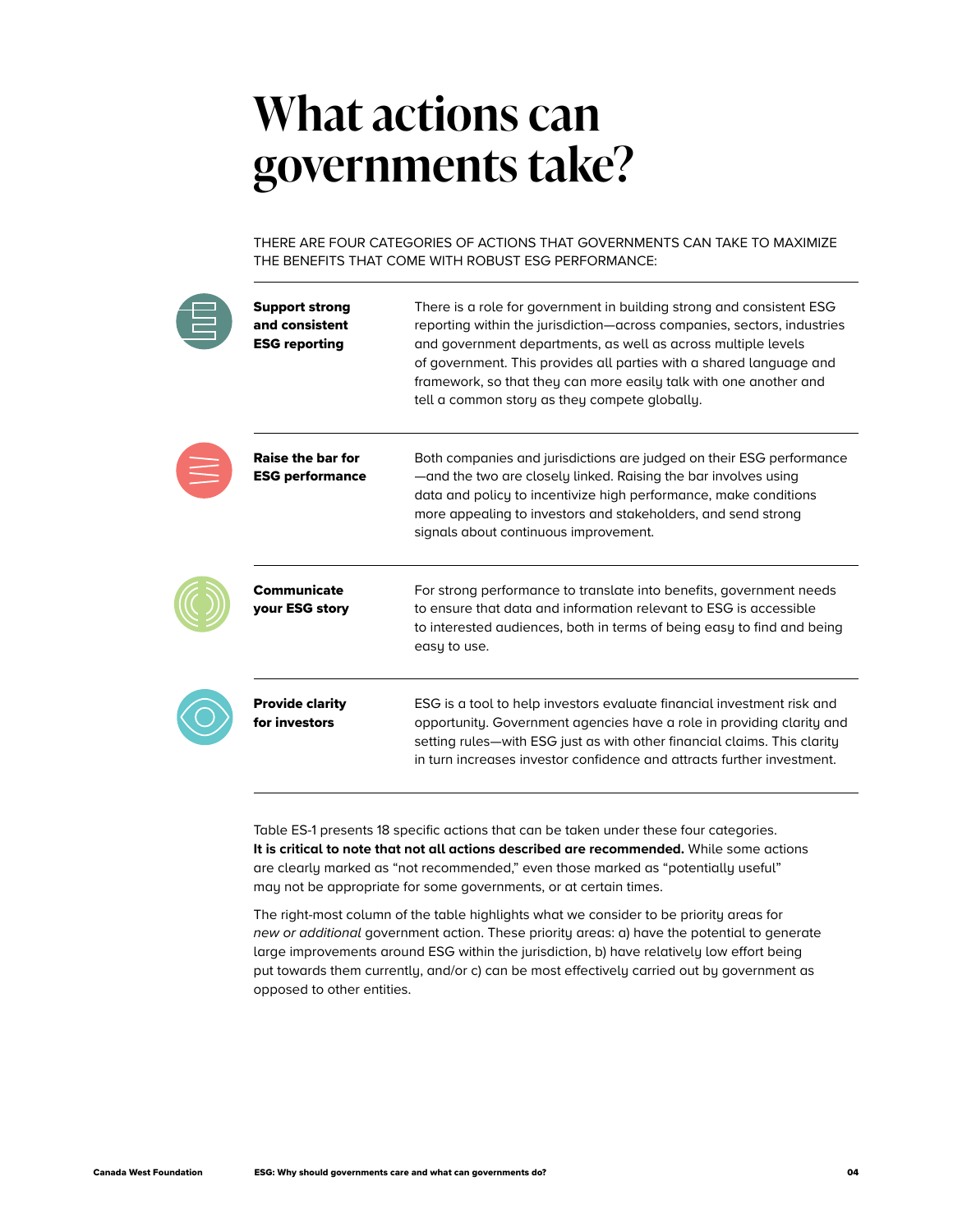#### **Summary of Potential Actions and Priority Areas**

|                                                    |                 |                                                                                            | <b>Potentially</b><br>useful? | <b>Extent</b><br>of current<br>efforts | <b>Priority</b><br>area for new<br>government<br>action |
|----------------------------------------------------|-----------------|--------------------------------------------------------------------------------------------|-------------------------------|----------------------------------------|---------------------------------------------------------|
| <b>Support strong</b><br>and consistent            | 01              | Mandate climate disclosure reporting                                                       | Yes                           | High                                   |                                                         |
| <b>ESG reporting</b>                               | 02              | Recommend or require that public companies<br>provide full ESG disclosure                  | Yes                           | Medium                                 |                                                         |
|                                                    | 03              | Create your own ESG standard/framework<br>for companies in your jurisdiction               | <b>No</b>                     |                                        |                                                         |
|                                                    | 04              | Endorse specific ESG frameworks                                                            | Yes                           | Medium                                 |                                                         |
|                                                    | 05              | Consider guidance for locally relevant topics                                              | Yes                           | Low                                    |                                                         |
|                                                    | 06              | Align performance/compliance data with<br><b>ESG reporting frameworks</b>                  | Yes                           | Low                                    | Yes                                                     |
| <b>Raise the bar for</b><br><b>ESG performance</b> | 07              | Benchmark and improve the jurisdiction's<br>own ESG performance                            | Yes                           | Low                                    | Yes                                                     |
|                                                    | 80              | Build a solid foundation of environmental,<br>social and governance policy and regulations | Yes                           | High                                   | Yes                                                     |
|                                                    | 09              | Set targets, benchmarks or thresholds<br>for ESG performance by companies                  | Yes                           | Low                                    |                                                         |
|                                                    | 10              | Use ESG as an input into decision-making<br>around permitting or oversight                 | <b>No</b>                     |                                        |                                                         |
|                                                    | 11              | Manage government investments<br>using ESG criteria                                        | Yes                           | Low                                    |                                                         |
|                                                    | 12 <sub>2</sub> | Manage public procurement using<br>sustainability criteria                                 | Yes                           | Low                                    |                                                         |
| <b>Communicate</b><br>the ESG story                | 13              | Better organize data for ESG-interested audiences                                          | Yes                           | Low                                    | Yes                                                     |
|                                                    | 14              | Broadcast your data and performance                                                        | Yes                           | Low                                    | Yes                                                     |
|                                                    | 15              | Certify product origin                                                                     | Yes                           | Low                                    |                                                         |
| <b>Provide definitions</b><br>and clarity around   | 16              | Define what can be called "ESG investing"                                                  | Yes                           | High                                   |                                                         |
| <b>ESG investment</b>                              | 17              | Define "green" and "transition" finance instruments                                        | Yes                           | High                                   |                                                         |
|                                                    | 18              | Provide guidance to investors                                                              | Yes                           | Medium                                 |                                                         |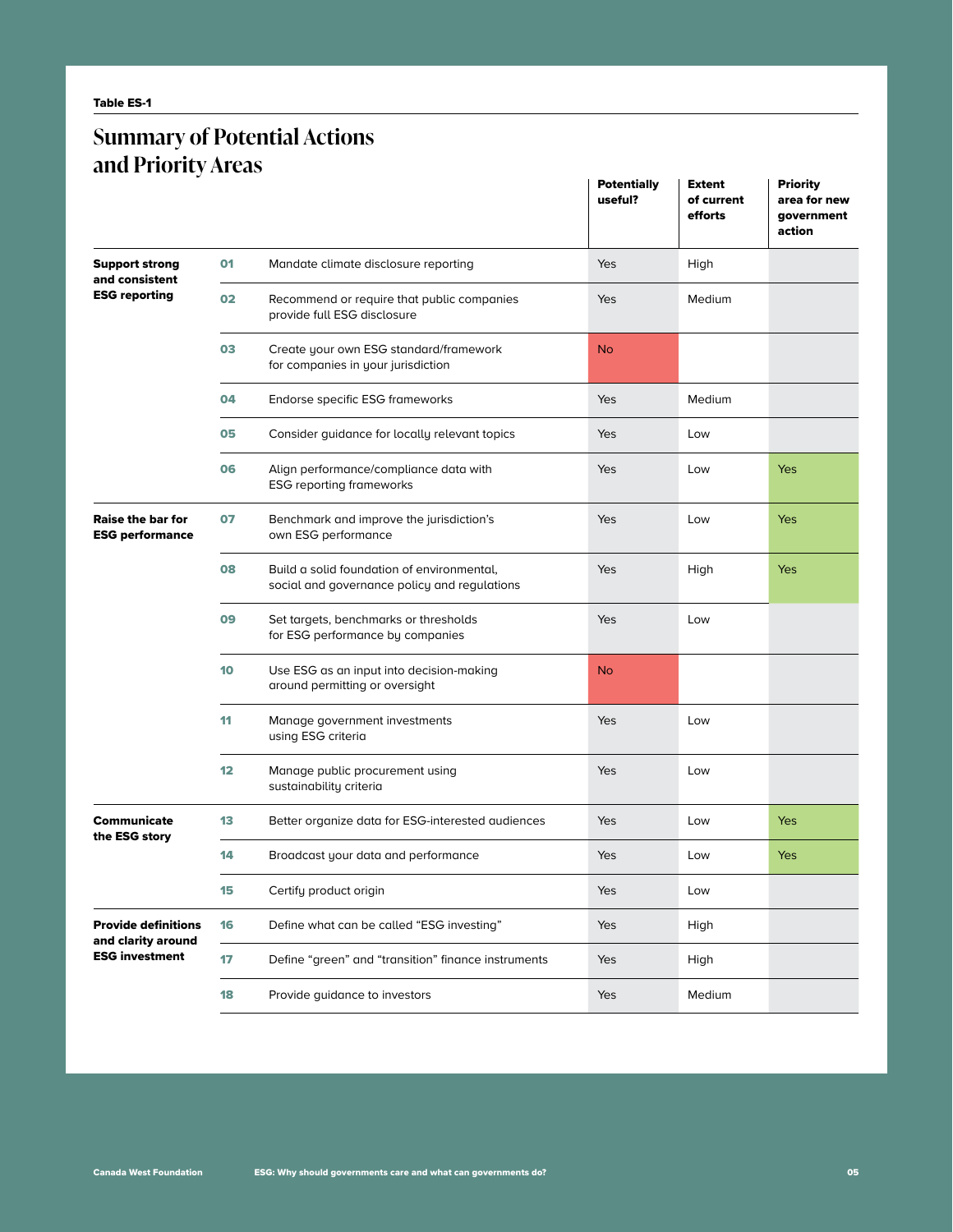#### <span id="page-7-0"></span>**Introduction**

# **Growing interest but currently little understanding**

Over the past five years, Environmental, Social and Governance (ESG) reporting has skyrocketed —both across the Canadian economy and globally. Mostly, ESG has been framed as an issue that is relevant for businesses (which disclose their ESG performance) and for investors (who use the information to decide where to put their money). But governments in Canada—both national and subnational—face questions about how they should respond. They need to understand:

**What governments in Canada need to understand about ESG** How ESG aligns or intersects with government efforts and obligations to protect people and the environment

Whether the government should take a role in regulating ESG disclosure, performance or ratings

How governments can capitalize on investors' interest in ESG to attract capital to their region

How ESG ratings affect a government's credit rating and ability to secure financing

What actions are possible, which are recommended, and which are fraught with problems

While a profusion of guidance about ESG is produced every day in the form of reports, webinars and briefings, almost none of it focuses on what governments can or should be doing.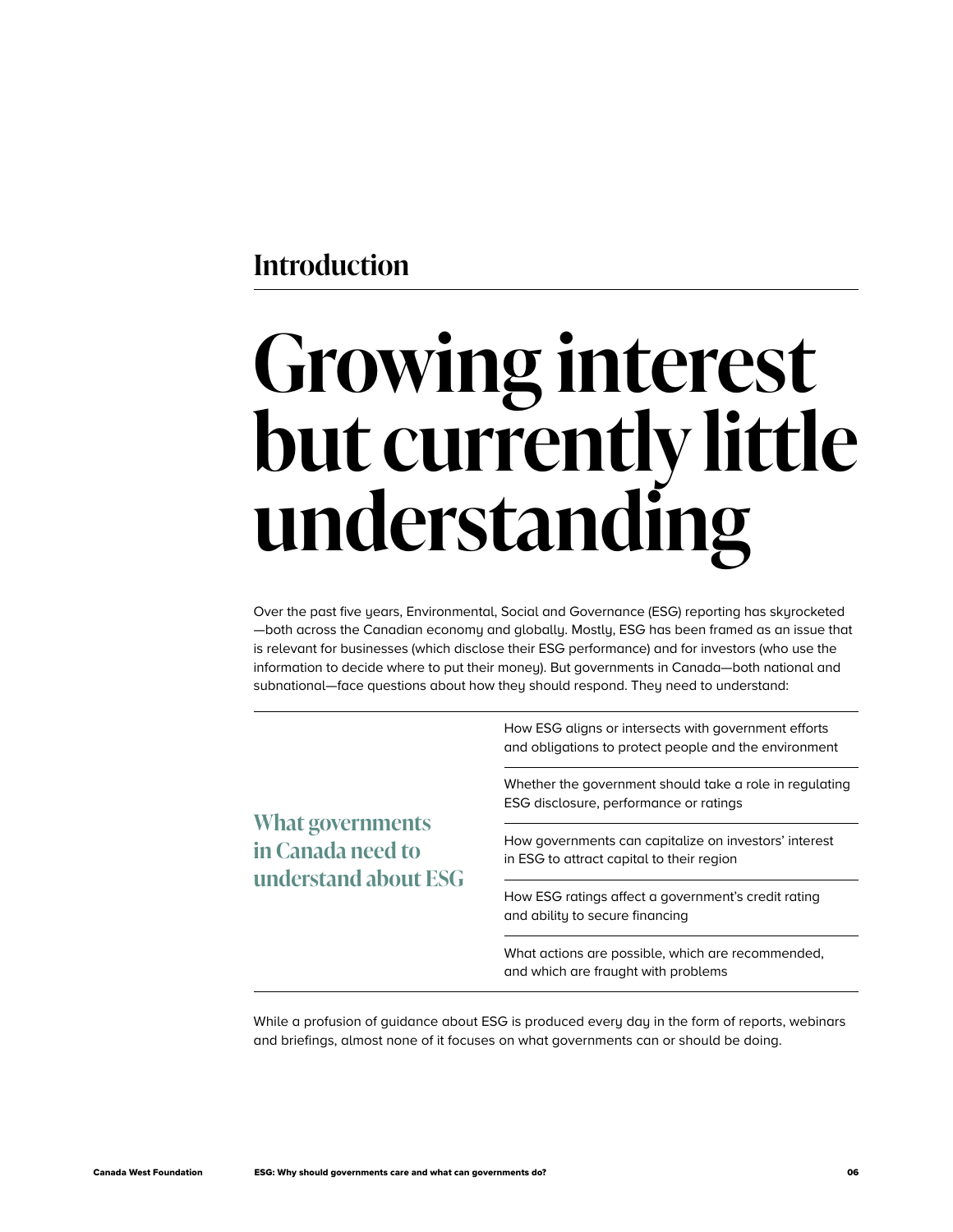# ESG refers to the environmental, social and **What is**

**ESG refers to the environmental, social and governance performance of organizations.** 

#### **Environment**

Captures information on topics such as greenhouse gas (GHG) emissions and carbon footprint, biodiversity impacts, water use, waste management, air pollution, land use and deforestation.

#### **Social**

Describes the company's relationship with people, including its employees, customers, suppliers, host communities and host governments. Social metrics may include human rights, health and safety, gender equity, diversity, relationships with Indigenous groups, supply chain management and labour practices.

### **E** Social Governance C

Describes features such as executive pay, Board diversity, political lobbying and oversight and compliance policies.

#### Figure 1

Canadian companies listed on the S&P/TSX Composite Index that released an ESG report (%)



Source: Millani, 2021. *Millani's 5th Annual ESG Disclosure Study: A Canadian Perspective.*

**ALTHOUGH THE CONCEPTS** considered under ESG are not new, ESG is rapidly gaining momentum on the world stage. Over the past five years, there has been a meteoric rise in ESG uptake:

- In 2020, 71% of companies listed on Canada's S&P/TSX Composite Index released an ESG report—almost double the rate from four years earlier (see Figure 1).
- Globally, figures are similarly high. A survey conducted in 2020 of the top 100 companies in each of 52 countries found that 80% report on their ESG performance -and this figure rose to 96% among the world's 250 largest companies.<sup>1</sup>
- Within Canada, the energy sector is also taking ESG reporting seriously, as documented in the Canada West Foundation's 2021 report *[ESG and the](https://cwf.ca/research/publications/report-esg-and-the-canadian-energy-sector/)  [Canadian Energy Sector](https://cwf.ca/research/publications/report-esg-and-the-canadian-energy-sector/)*.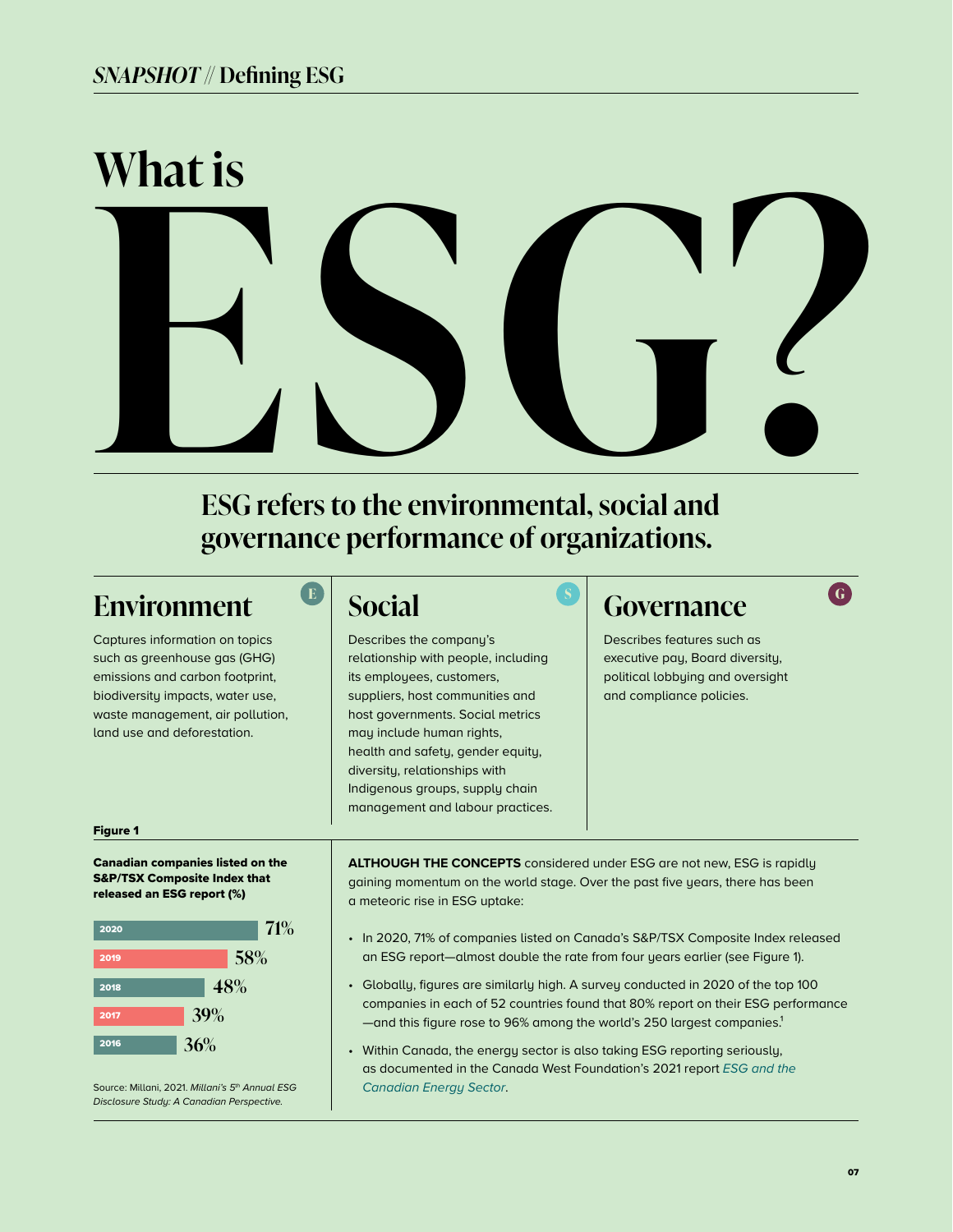### **Primary Audience: Financial investors**

The primary audience for ESG reporting information is financial investors who want to better understand the risks of investing in particular companies. Studies<sup>2</sup> have shown that companies which focus on ESG are more likely to be better managed, leading to lower costs, improved community relations and fewer litigations, while also being more resilient to external risks – all outcomes that appeal to investors. And the amount of money invested using ESG considerations is enormous.

- Globally, asset funds applying ESG criteria to investment decisions have almost doubled over four years, and more than tripled over eight years, reaching a value of \$40.5 trillion in 2020 and a projected \$50 trillion by 2025.3,4
- In Canada, such funds grew to \$3.2 trillion in 2019, representing 61.8% of Canada's assets under management.<sup>5</sup>

### **Stakeholders who value sustainability**

But the growth in ESG has also been driven by the demands of other stakeholders—including governments, consumers, employees, NGOs and the general public who want to understand the extent to which companies are acting in ways that align with stakeholder values.

### **ESG & Sustainability: Closely related but** *not* **identical**

Both 'ESG' and 'sustainability' are terms often used when talking about environment, social and governance topics. While the two are closely related concepts, they are not identical. ESG is a set of metrics primarily of interest to financial investors evaluating risk (not always direct financial risk for example, poor occupational health and safety performance comprises an indirect financial risk). Sustainability is somewhat broader and of interest to a wider range of audiences who want to gauge values alignment. This distinction—and the overlap—is shown in Figure 2. However, the terms are often blurred in the popular media and even among companies producing reports (some of which call it an "ESG report" and some a "sustainability report", even though the content may be near-identical).

#### Figure 2

ESG & sustainability reporting: closely related, but not identical





It is also critical to remember that ESG is not interchangeable with greenhouse gas (GHG) emissions or performance on climate change. While emissions and climate change are important components of ESG—and often draw the most attention—many other topics, both environmental and non-environmental, are included in the ESG landscape.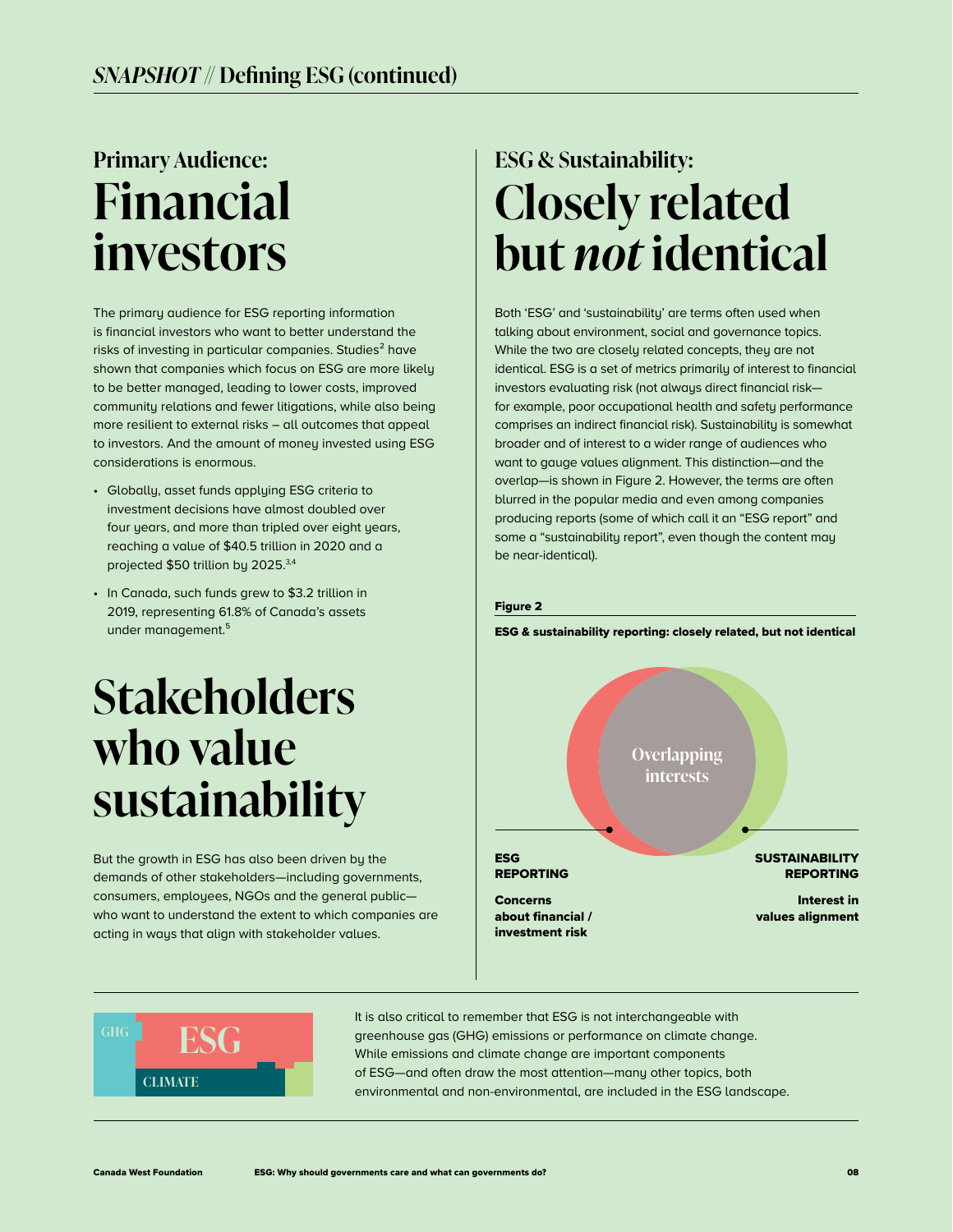#### <span id="page-10-0"></span>**Part 1**

# **Why should governments care about ESG?**

**Increasingly, ESG is a point of differentiation that affects competitiveness both for jurisdictions and the companies that operate from within them. Sustainability performance has become "table stakes." And governments that don't explicitly grapple with these issues risk having others dictate their story. But more explicitly, there are three good arguments for why governments—whether municipal, provincial/territorial or federal—need to sit up and pay attention to ESG.**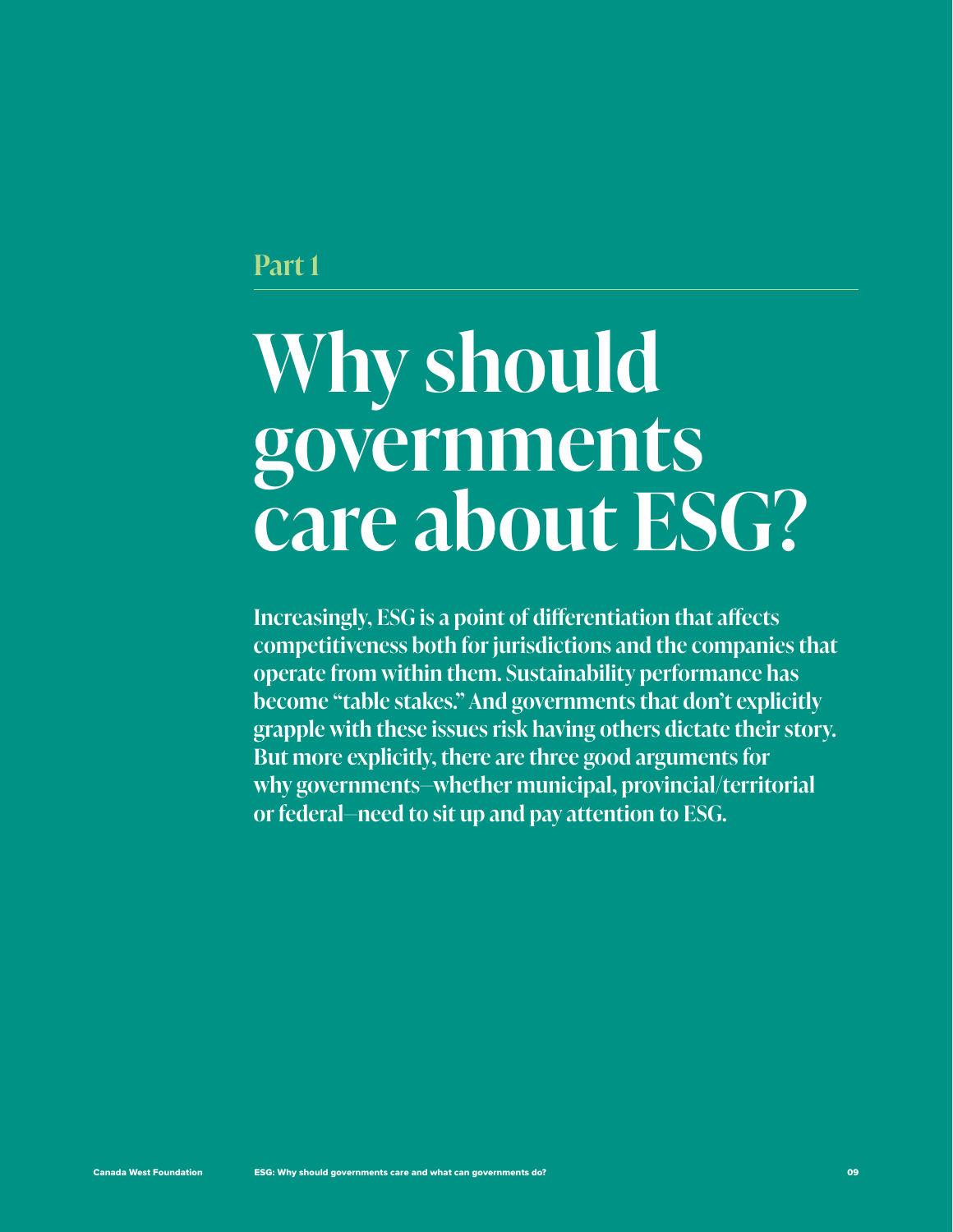### **01 Because ESG intersects with protection of people, society and the environment**

The first reason for government to care about ESG is that it intersects with government's mandate to protect people, social and institutional structures and the environment, as well as to fulfill its democratic obligations.

All governments use legislation and regulations to control what actions may or must be taken with respect to water, air, land, plants, wildlife and other environmental topics/media. Many of these topics are also considered under the banner of ESG. This means that as governments enact or change legislation or regulations that govern these areas, there will be knock-on effects in terms of companies' ESG performance.

Governments also establish conditions that protect human health and safety, and individual and community well-being. Here too, ESG marches down the same road—although governments have a far broader focus than typical of ESG measures.

Governments also protect investors by setting rules around financial claims. As ESG is fundamentally a type of financial claim and rests on the pillar of corporate governance, governments are once again drawn into the conversation.

In all these areas, government actions intersect with ESG by providing stringent protections that enhance transparency and build public trust.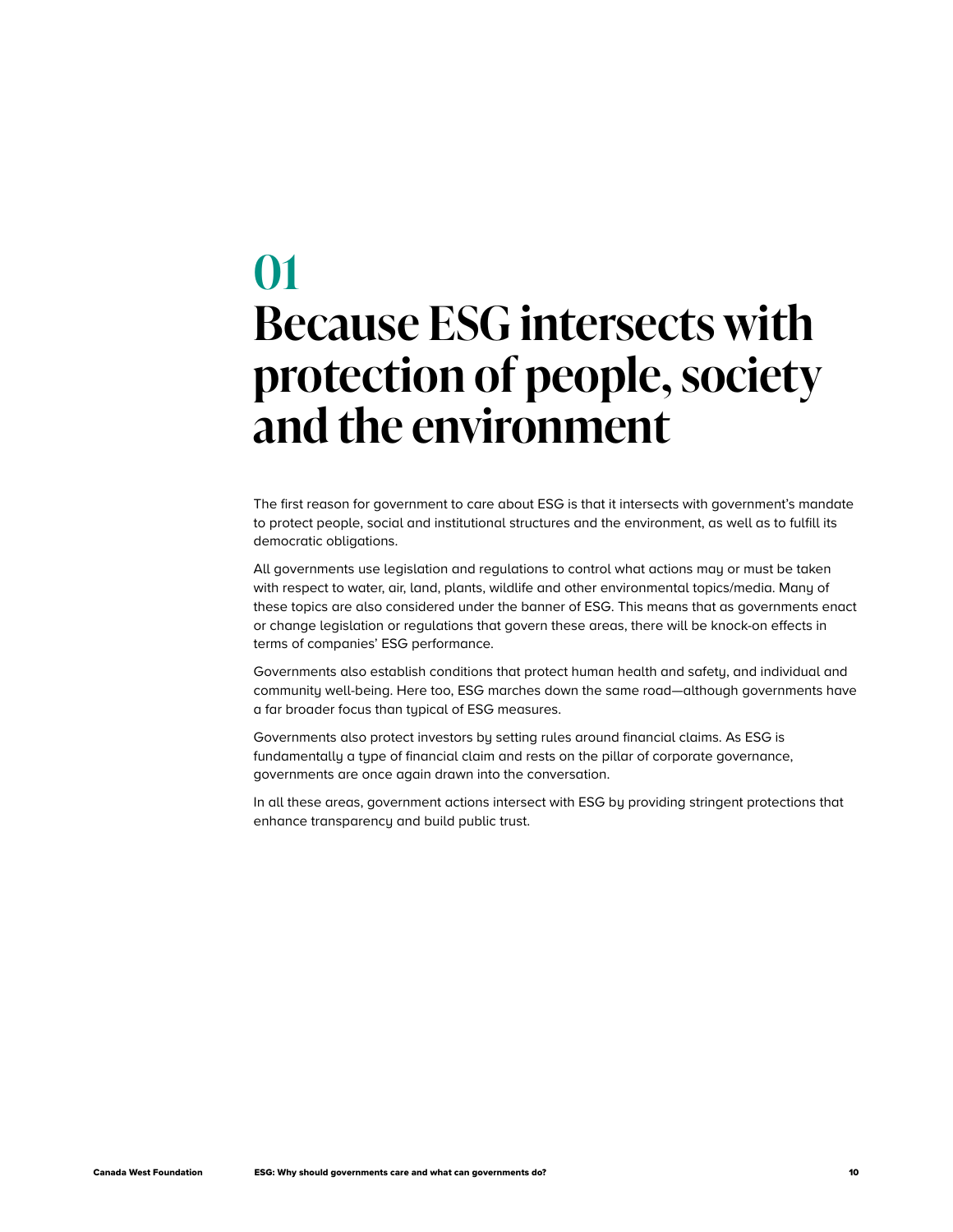### **02 Because ESG influences business and investment attraction**

A second reason for governments to care about ESG is because it influences business and investment attraction. This manifests in several ways.

#### Attracting direct investment

A large and increasing number of global investment funds use ESG factors to direct where they place their money. Companies with stronger ESG performance are more likely to be able to access those ESG-directed funds or to have lower borrowing costs.<sup>6</sup> To the extent that governments support clear ESG disclosure and strong ESG performance, it boosts the investment competitiveness of the businesses in that jurisdiction.

It also helps investment attraction agencies tell a better story when they attempt to draw foreign direct investment (FDI) to the jurisdiction. Global FDI flows have been decreasing over the last few decades, from \$22 trillion in 2006 to \$11 trillion in 2018, with the greatest declines seen among the richest countries.<sup>7</sup> This means the same number of jurisdictions are fighting over an increasingly small pie and ESG can (at least in theory) provide a leg up. This issue is particularly relevant in light of Russia's recent invasion of Ukraine, with many investors re-thinking asset investment strategies to align with global security concerns.

#### Attracting customers

ESG investors don't just look at a company's own performance, but increasingly, that of its entire supply chain.<sup>8</sup> As a result, many companies look to procure goods and services only from suppliers that can themselves demonstrate strong ESG performance. To the extent that governments support clear ESG disclosure and strong ESG performance in their jurisdiction, it increases the desirability of local companies as suppliers.

#### Attracting new businesses

For companies looking to relocate, a jurisdiction with strong ESG performance may be attractive because it lends credibility to the ESG claims of the companies that are based there. (Although strong ESG performance may increase the desirability of some jurisdictions, it is critical to note that it is seldom sufficient it itself; political risk and ease of doing business are other factors that remain important in this equation.)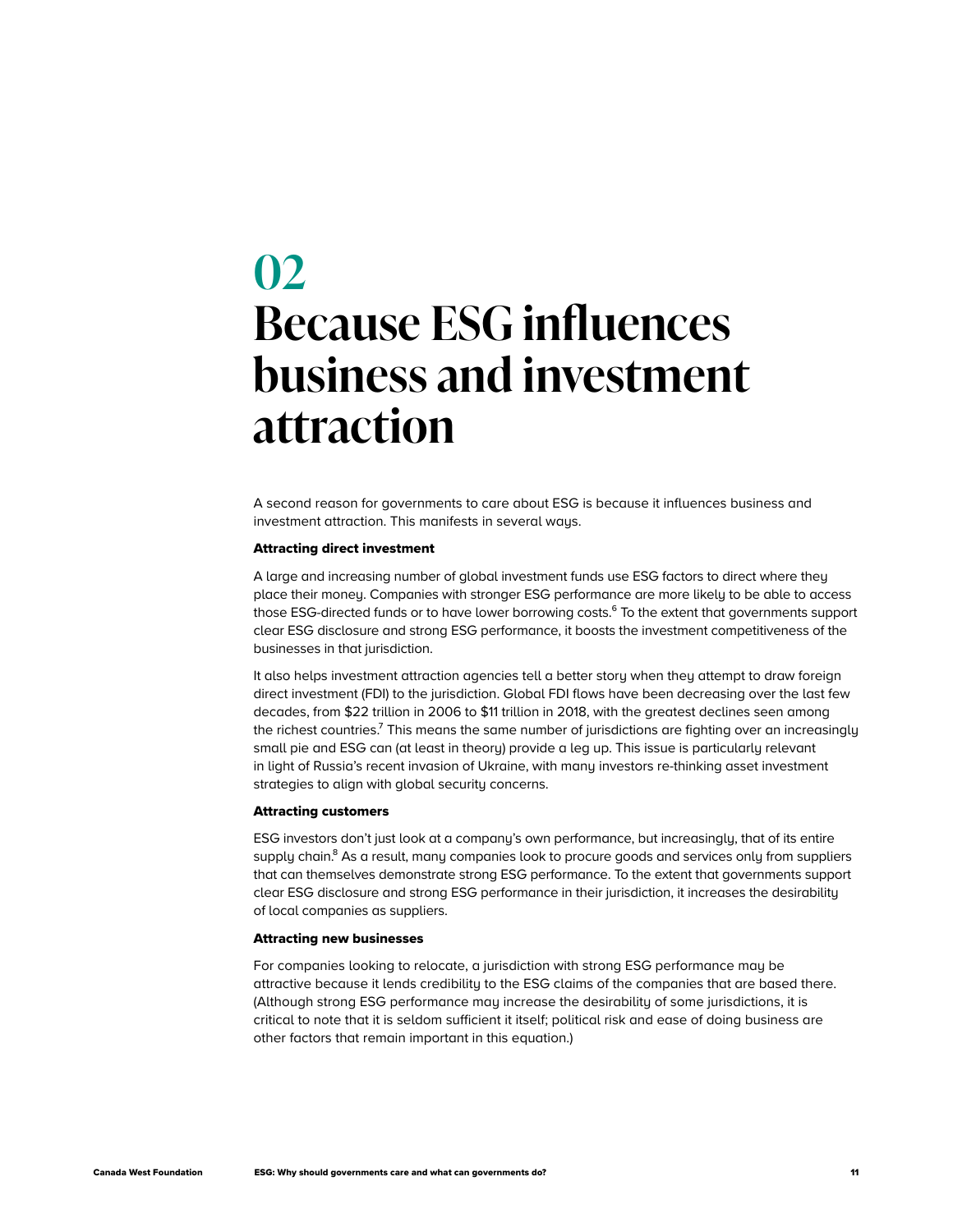### **03 Because ESG affects government's credit rating and borrowing costs**

Finally, ESG ratings have started to affect jurisdictions' credit ratings, borrowing costs and ability to secure financing.

It isn't just companies that are on the receiving end of ESG ratings – increasingly, it is jurisdictions as well. Over the last few years, major credit rating and investment research agencies such as Moody's, S&P, Fitch and MCSI have begun to apply ESG factors in their borrowing risk assessments of governments at municipal, regional and national levels. Their assessments are based on the jurisdiction's exposure to and management of ESG risk factors, and how these factors might impact long-term economic performance. Table 1 shows how two different agencies—Moody's and Fitch Ratings—apply ESG factors when considering sovereign credit ratings.

Increasingly, those ESG ratings affect the government's ability to secure financing, obtain lower borrowing costs<sup>9,10</sup> and attain lower sovereign bond yield spreads. The equation is simple: better ESG performance by the jurisdiction equals a higher credit rating and a lower cost of borrowing. How much of a difference does it make? Quite a bit, even among developed countries. A study of 20 OECD countries found that a 10 per cent higher country ESG score reduced the sovereign bond spread by almost 11 per cent in the short term, and over 16 per cent in the long term.<sup>11</sup>

In addition, some jurisdictions have begun to issue sovereign green bonds—bonds issued by government explicitly to fund environmentally positive projects. Sovereign green bonds or other sustainability-linked bonds had been issued by 22 nations as of 2021, with 13 more signaling intent to issue. These bonds may have lower rates because of the secondary perceived benefit of helping the planet—but this only works if the jurisdiction has credibility that the environmental goals will be achieved.

In short, many of the factors that are considered by credit rating agencies under the rubric of ESG are ones that have influenced a jurisdiction's creditworthiness for a long time. Countries with traditionally poor governance practices have long been seen as a risk, for example. But credit rating agencies and lenders are increasingly explicit in considering the full suite of ESG factors when making decisions about governments and financing – and governments need to get out in front.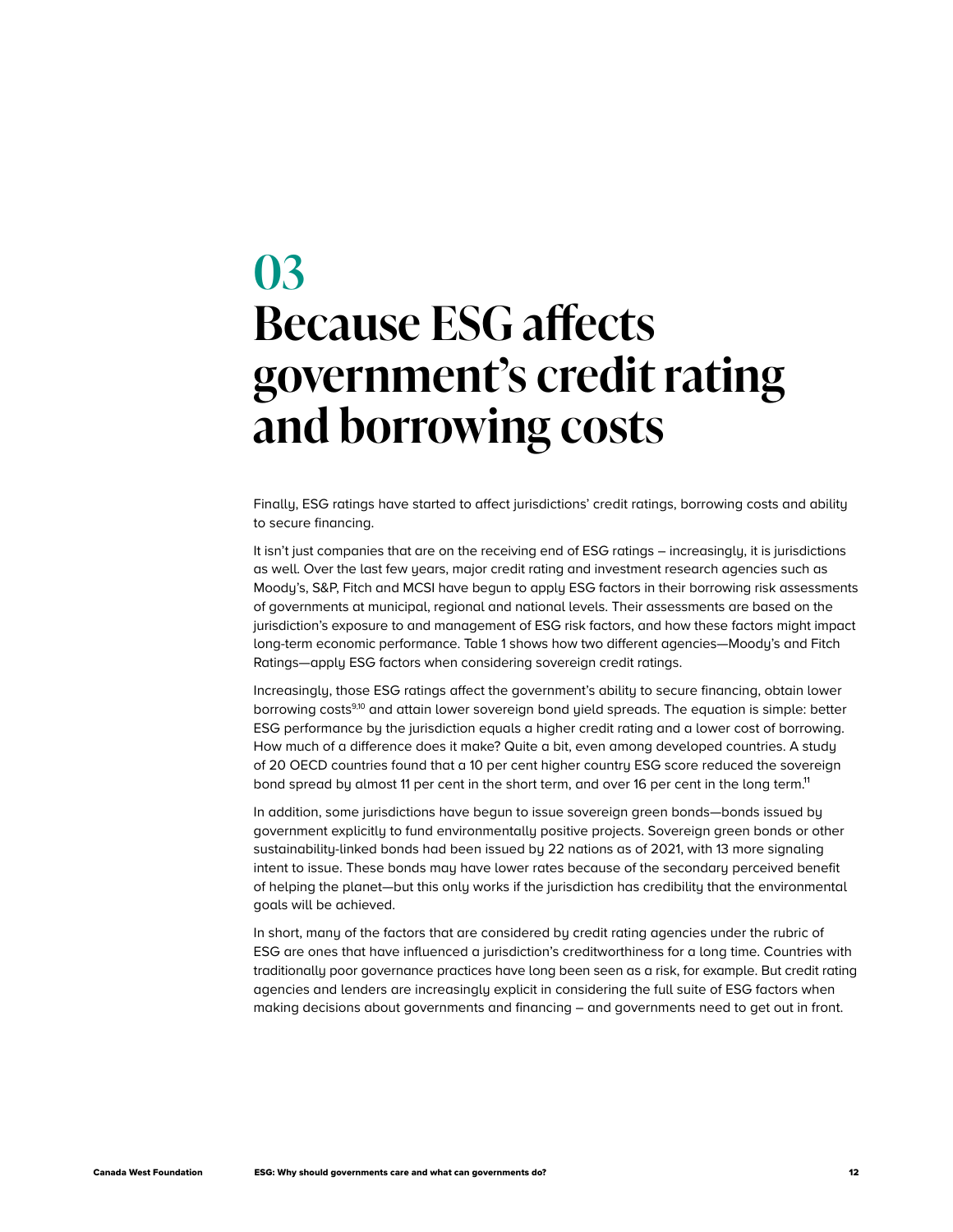#### Table 1

#### **How credit rating agencies consider ESG in assigning government credit ratings**

#### EXAMPLE 1 | FITCH RATINGS

Fitch Ratings has developed a suite of ESG factors that they evaluate for relevance for each jurisdiction when developing their credit ratings. The table below shows their Sector-Specific ESG Factors for Local and Regional Governments.

| Environmental<br><b>Factors</b> | <b>GHG Emissions and Air Quality</b><br>Emissions and air pollution as constraints on the economy and revenue growth;<br>enforcement/compliance with governmental/regulatory standards. |                                                                                                                                                               |  |  |  |
|---------------------------------|-----------------------------------------------------------------------------------------------------------------------------------------------------------------------------------------|---------------------------------------------------------------------------------------------------------------------------------------------------------------|--|--|--|
|                                 | <b>Energy Management</b>                                                                                                                                                                | Impact of energy resources management on the economy and governmental<br>operations, including enforcement/compliance with governmental/regulatory standards. |  |  |  |
|                                 | <b>Water Resources Management</b>                                                                                                                                                       | Water resource availability impacts on the economy and governmental operations,<br>including enforcement of governmental/regulatory standards.                |  |  |  |
|                                 | <b>Biodiversity and Natural</b><br><b>Resource Management</b>                                                                                                                           | Impact of natural resources management on the economy and<br>governmental operations.                                                                         |  |  |  |
|                                 | <b>Natural Disasters and Climate Change</b>                                                                                                                                             | Impact of extreme weather events and climate change on the economy,<br>governmental operations and policy related to natural disasters treatment.             |  |  |  |
| Social<br><b>Factors</b>        | <b>Human Rights and Political Freedoms</b>                                                                                                                                              | Policy framework on social stability and human rights protection.                                                                                             |  |  |  |
|                                 | Human Development, Health and Education                                                                                                                                                 | Impact of health and education on economic resources and governmental operations.                                                                             |  |  |  |
|                                 | <b>Labor Relations and Practices</b>                                                                                                                                                    | Impact of labor negotiations and employee (dis)satisfaction.                                                                                                  |  |  |  |
|                                 | <b>Public Safety and Security</b>                                                                                                                                                       | Impact of public safety and security (including cybersecurity) on business<br>environment and/or economic performance.                                        |  |  |  |
|                                 | <b>Population Demographics</b>                                                                                                                                                          | Impact on economic strength and stability (labor force supply, household income,<br>population and aging, etc.).                                              |  |  |  |
| Governance<br><b>Factors</b>    | <b>Political Stability and Rights</b>                                                                                                                                                   | Impact of political pressure or instability on operations; tendency toward<br>unpredictable policy shifts.                                                    |  |  |  |
|                                 | <b>Rule of Law, Institutional and Regulatory</b><br><b>Quality, Control of Corruption</b>                                                                                               | Government effectiveness; control of corruption; regulatory quality; management<br>practices and their effectiveness; respect for property rights.            |  |  |  |
|                                 | <b>International Relations and Trade</b>                                                                                                                                                | Trade agreements and impact on economy and revenue growth.                                                                                                    |  |  |  |
|                                 | <b>Creditor Rights</b>                                                                                                                                                                  | Willingness to service and repay debt; exposure to outstanding or pending litigation.                                                                         |  |  |  |
|                                 | <b>Data Quality and Transparency</b>                                                                                                                                                    | Limitations on the quality and timeliness of financial data, including transparency<br>of public debt and contingent liabilities.                             |  |  |  |

Source: Fitch Ratings. *Where ESG Matters for International Public Finance.* November 17, 2021

Moody's takes a different tack, stating that the agency assesses how individual environmental, social and governance factors impact economic competitiveness, government effectiveness, rule of law, political risk and control of corruption and ultimately lead to assignment of a graded credit rating to the jurisdiction.



Source: Moody's Investor Service. *Moody's approach to assessing ESG in credit analysis*. 2017.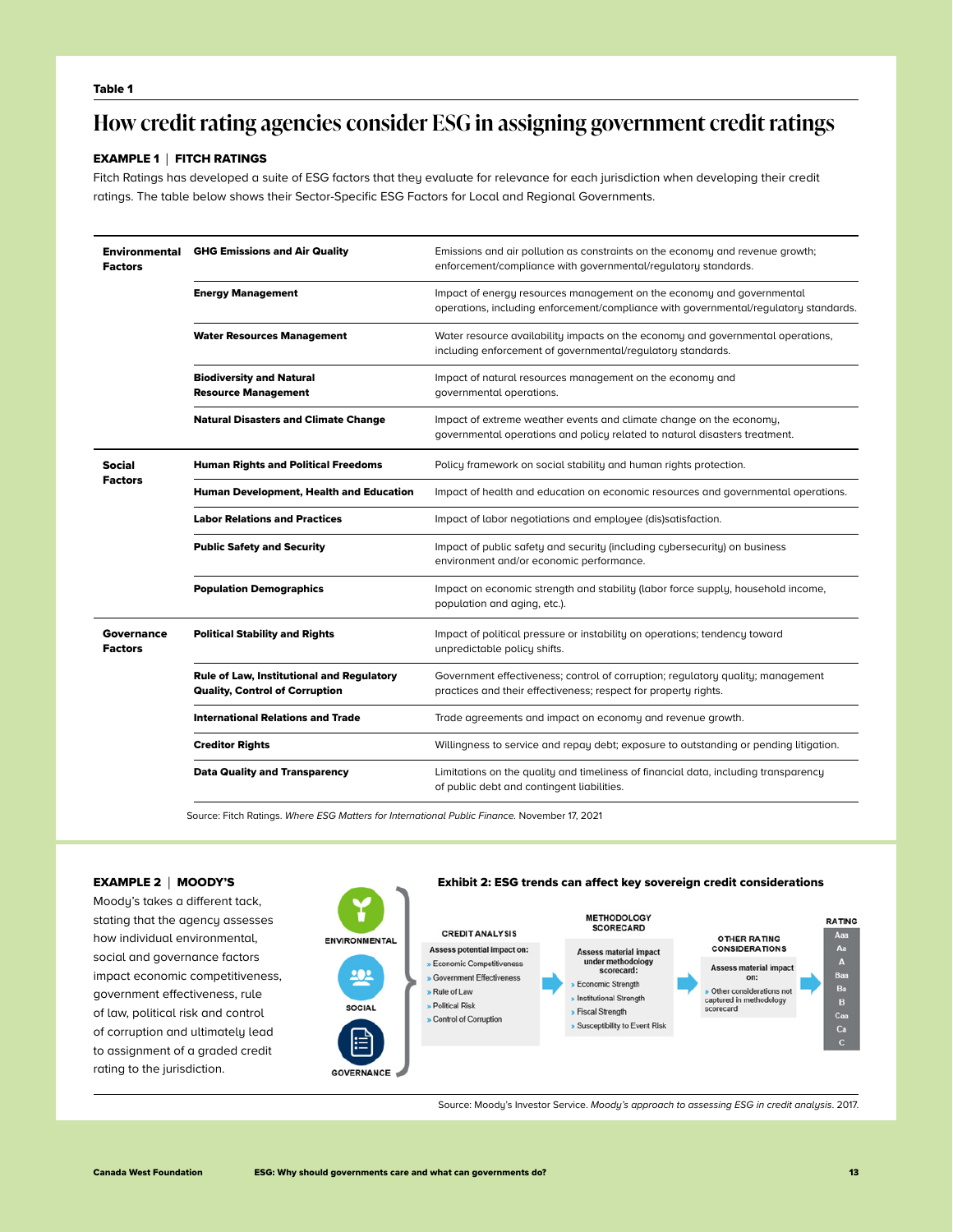<span id="page-15-0"></span>**Part 2**

## **How can governments respond?**  *The gory details*

**The previous section presented three compelling reasons for governments to care about ESG. The obvious next question is: how can governments respond?**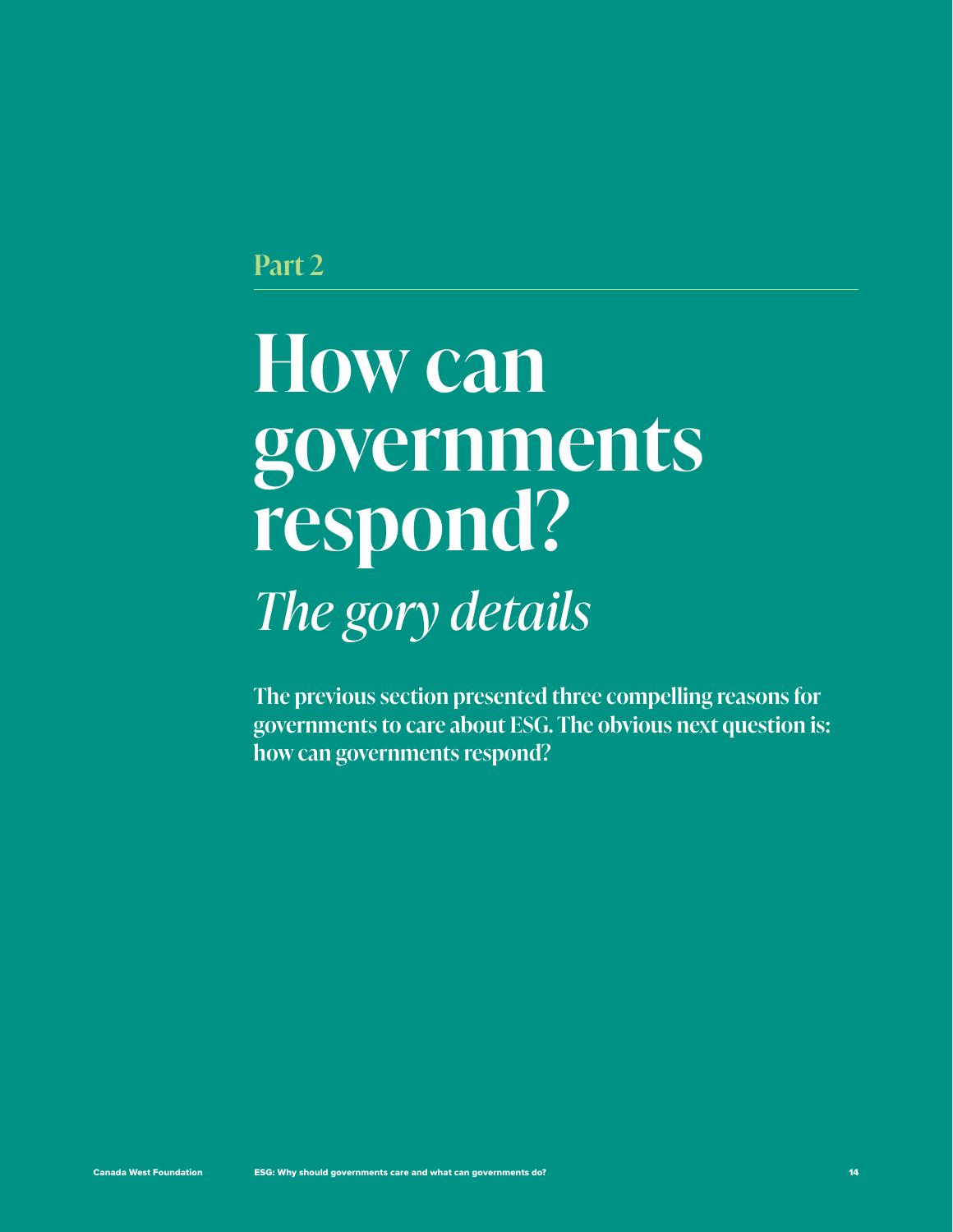<span id="page-16-0"></span>This section presents 18 actions that governments can consider, drawing on examples of what has been done previously in Canada and internationally. **It is critical to note that not all actions described are recommended.** Some are clearly marked as "not recommended." However, even those marked as "potentially useful" may not be appropriate for some governments, or at certain times. Our intention was to compile a complete list of actions that have been considered or attempted, to help inform governments that are currently grappling with questions about the value of different approaches. The 18 actions are grouped into four complementary categories or themes:



Each action also describes the relevant government entities that could be involved. Responsibility for specific actions is delegated differently across different jurisdictions, and when it comes to ESG, almost every jurisdiction examined for this report has taken a different approach. Depending on the location, the activities described below have involved elected policy-makers; officials across numerous ministries and departments; financial regulators; central banks; stock exchanges; national standard setting organizations; investment attraction agencies; energy regulators; environmental regulators; and numerous others. Ultimately, the government in each jurisdiction must decide for itself where efforts are best housed.

### **Support strong and consistent ESG reporting**

For companies, the landscape of ESG reporting can be difficult to navigate, with no single arbiter of what ESG reporting is or should be. For investors looking to understand ESG performance there is also confusion, as differing approaches to disclosure can make it tough to compare apples to apples.

The role for government lies in building strong and consistent ESG reporting within the jurisdiction—across companies, sectors, industries and government departments, as well as across multiple levels of government. Consistency helps all parties to have a shared language and framework so that they can more easily talk with one another and tell a common story as they compete globally.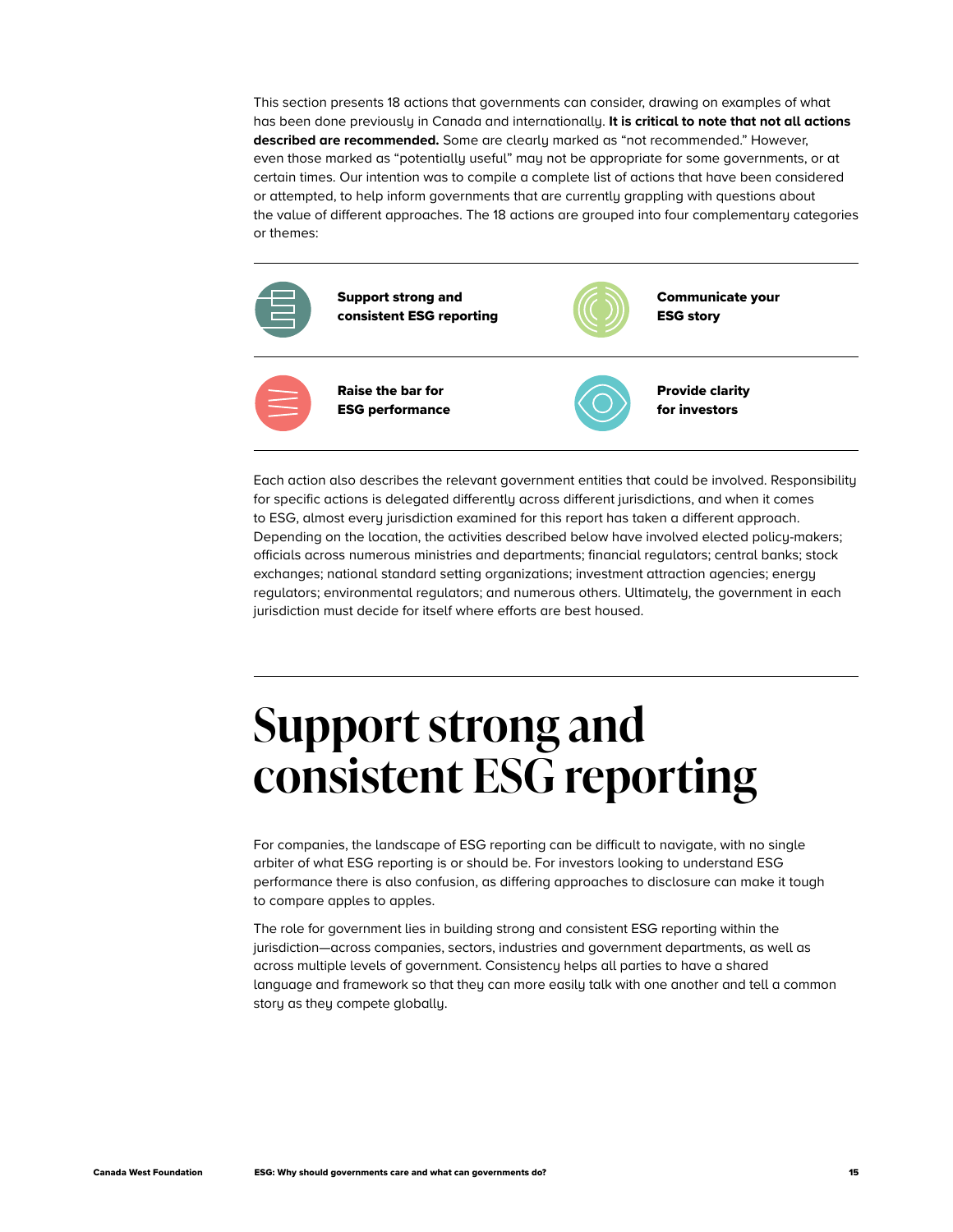### **01**

#### Mandate climate change disclosure reporting

Climate-related disclosures are just one part of ESG, but—for obvious reasons—a very important part. As a result, there has been an outsized focus on climate within the ESG space. And recently, there have been some profound developments in this area.

Mandatory climate change disclosure is on the rise—in some cases for financial institutions and in other cases for large public companies, with the U.K., France, Switzerland and New Zealand among the countries that have recently implemented such legislation. In the U.S., the Securities and Exchange Commission (SEC) published draft rules in March 2022 that require public companies to disclose climate-related information in their SEC filings.<sup>12</sup> Information to be disclosed includes:

- The company's GHG emissions (Scope 1, Scope 2 and in some cases Scope 3 emissions)
- Climate-related risks that may have a material impact on the company's business, operations, or finances
- Climate-related financial metrics, including the costs of moving away from fossil fuels

And mandatory climate disclosure is also coming to Canada. The federal government's budget of April 7, 2022, outlined a plan to require federally-regulated financial institutions to begin reporting on climate-related financial risks—with efforts to be headed by the Office of the Superintendent of Financial Institutions (OSFI). While this rule only applies to federal financial institutions, the government noted that it expects there will be impacts for all types of Canadian businesses as requirements trickle down to the businesses that financial institutions work with. In addition, in October of 2021, the Canadian Securities Administrators (CSA) published proposed climate-related disclosure requirements that would apply to public companies.<sup>13</sup> The new requirements extend the CSA's existing requirements for reporting climate change-related risks. Most large emitters in Canada are public companies subject to these rules.

In most jurisdictions—including Canada, the U.S. and the U.K.—the entities behind these efforts have chosen to align their reporting requirements with the Task Force on Climate-Related Financial Disclosures (TCFD) framework, which represents the current global standard for how climate change risk is disclosed. This is a good move, as the use of a common reporting standard increases clarity and reduces reporting burden.

Given these efforts, do additional government agencies—particularly at a provincial level—need to get in on the act of requiring climate change disclosure? Possibly, but there are two key issues. The first is jurisdiction; within Canada, who has the right to compel companies to disclose their climate actions and risk? The second is the question of where the benefit outweighs the burden. As noted above, public companies, heavy emitters, and many large private companies fall under the existing or proposed rules. For many or most small- and medium-sized privately held companies, the burden of mandatory climate change reporting likely outweighs the potential benefit of producing this information. This leaves Crown Corporations and other governmentowned enterprises, which are often entities with large footprints, under a great deal of scrutiny. There is an appropriate role for governments to require climate change reporting from Crown Corporations, to align with what is expected from other sectors and organization types.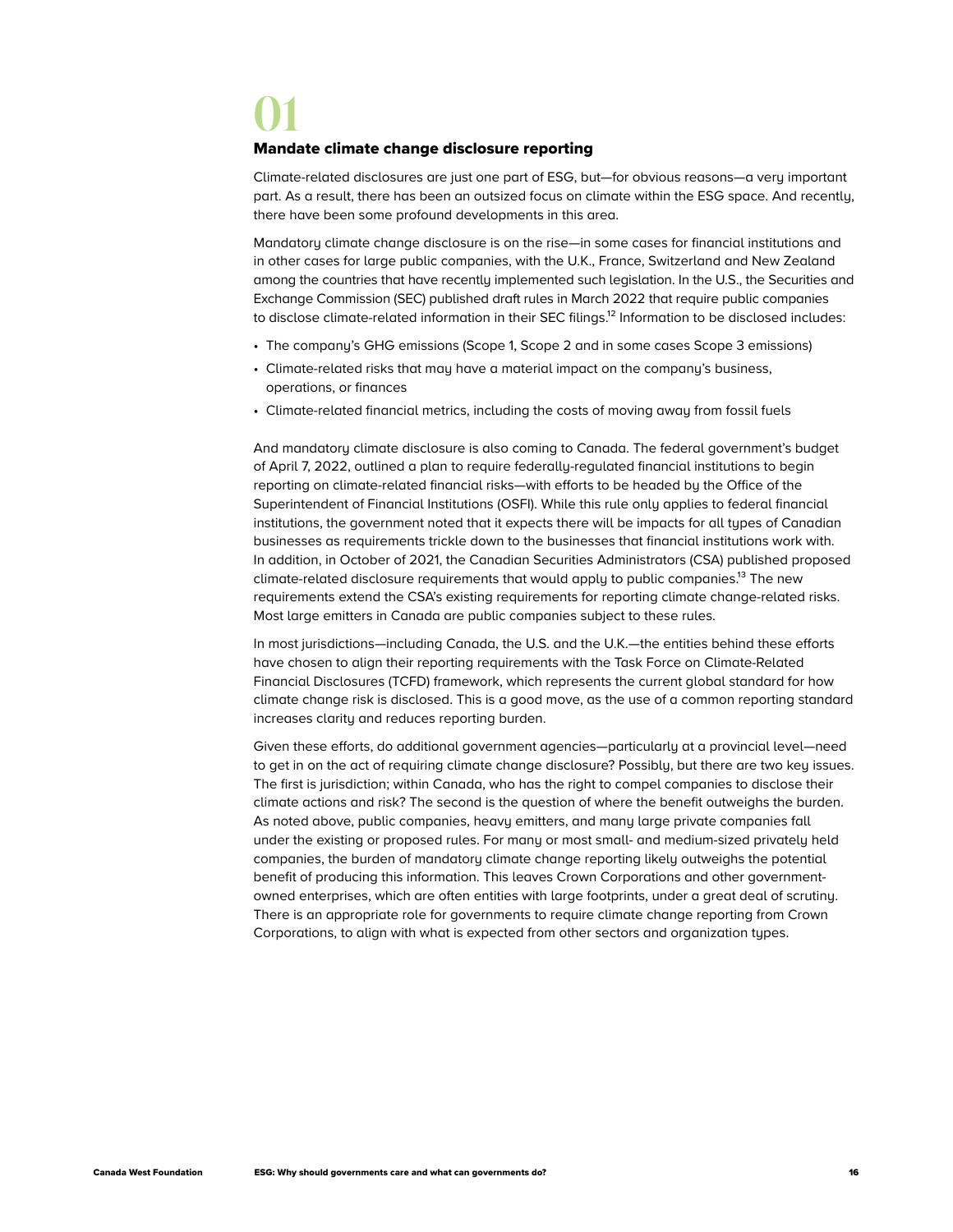#### Recommendation

- As mandatory climate change reporting becomes increasingly universal in coming years, government's role is to ensure that reporting requirements for external companies and organizations are effective, harmonized and provide information of value.
- Different levels of government (federal, provincial, municipal) can also play a role in mandating climate change disclosure from government-owned enterprises.

#### Entity

• At the federal level within Canada, efforts around mandatory climate change disclosure reporting are being led by the Canadian Securities Administrators and the Office of the Superintendent of Financial Institutions. Provincial governments may have an additional role with respect to Crown Corporations.

### **02**

#### Recommend or require that public companies provide full ESG disclosure

Beyond the disclosure of climate-related topics, there arises the question of whether government agencies should require—or even just recommend—that companies produce ESG reports that cover the full suite of material environmental, social and governance issues.

To date, there are no examples of governments mandating full ESG reporting by companies. While regulators and other government agencies commonly require companies to provide data that falls under the ESG umbrella (whether on water use or gender diversity on Boards), none require companies to produce a comprehensive ESG report. The closest example of mandatory disclosure is the European Union's Non-Financial Reporting Directive (NFRD) and its proposed Corporate Sustainability Reporting Directive (CSRD).<sup>14</sup> Under the NFRD, large public interest companies—such as publicly traded corporations and banks—are required to provide information on their policies and performance regarding environmental and social matters, human rights, and anticorruption. However, the requirements are vague and do not constitute comprehensive ESG reporting. However, this may change under the proposed CSRD, which will expand the scope of companies impacted and will require alignment to E.U. sustainability reporting standards—and it can be assumed that these standards will be based on one of the globally recognized ESG frameworks.

This is an area where stock exchanges have begun to fill the void. Globally, a number of stock exchanges—sometimes working with securities market regulators and central banks—have begun to either recommend that listed companies produce ESG reports, or require that they do so as a condition of remaining listed on the stock exchange. As of March 2022, 27 exchanges worldwide (of 114 in total) had mandatory ESG disclosure, requiring companies to provide public ESG information in order to be listed on the exchange.<sup>15</sup> Of these, four have a market cap over USD\$1 trillion (Euronext, the Hong Kong Exchanges, the National Stock Exchange of India, and the Johannesburg Stock Exchange). No North American exchanges currently have mandatory ESG disclosure. In addition, 43 stock exchanges provided voluntary ESG disclosure guidance for listed companies – including both major exchanges such as NASDAQ and the New York Stock Exchange, as well as Canada's TMX Group (Toronto Stock Exchange).

This is an emerging area and one that governments should pay close attention to moving forward. It is common for governments to require some environmental, social and governance information to be disclosed by companies, but it is not yet the case that governments require—or even recommend—that companies provide ESG information on all material issues. Led by developments in Europe, this may well change in coming years. As it does, there will be a role for government in proactively setting standards and being involved in the development of tools and reporting frameworks, including involvement with the international committees that set those standards in much the same way that governments have done with electrical standards, for example.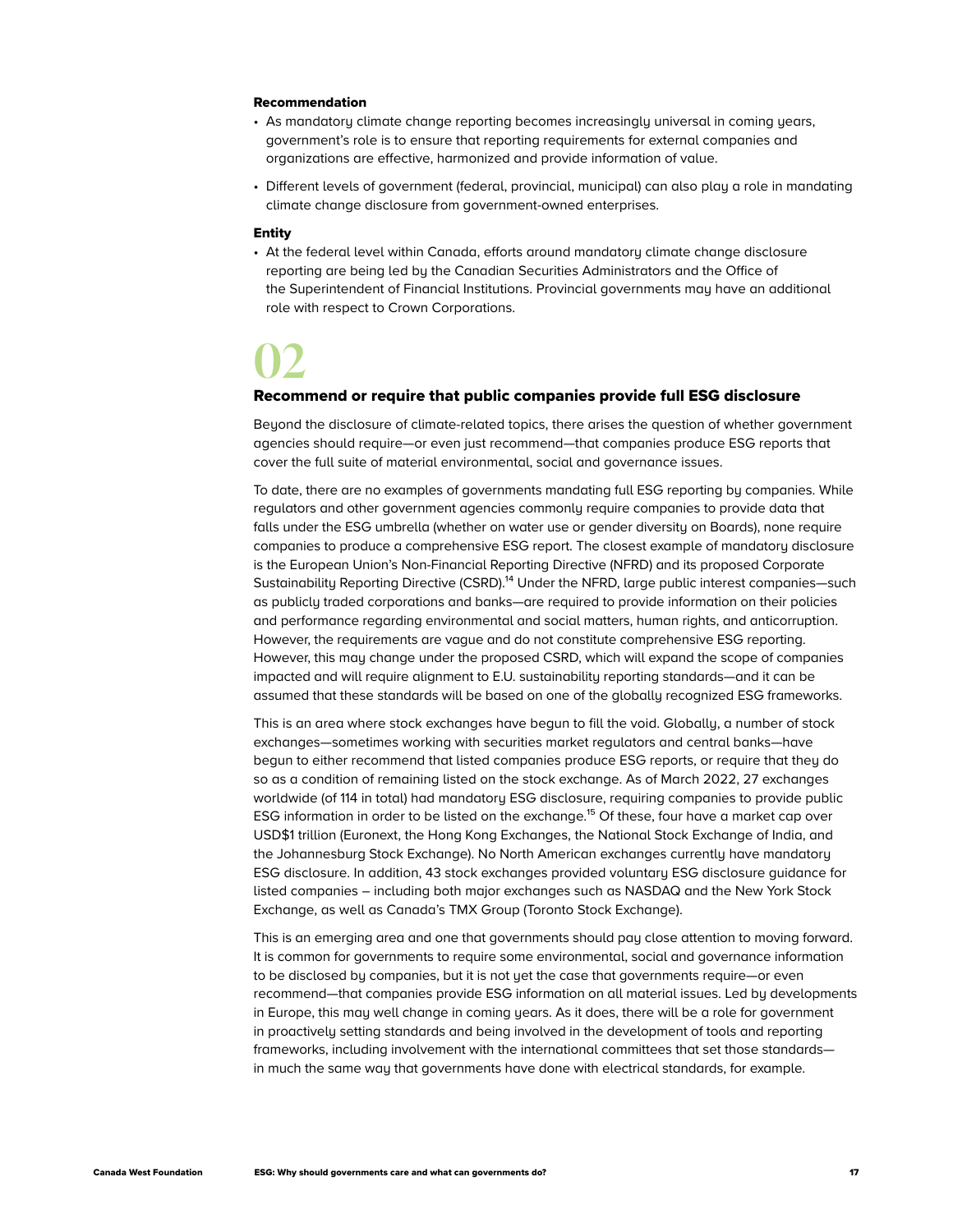#### Recommendation

• Not yet recommended. Requiring or recommending full ESG disclosure and reporting is not a common government practice, although many stock exchanges are leading the way for listed companies. However, government should keep a close eye on this area in order to remain in front of rapidly evolving norms and expectations.

#### Entity

• Globally, this action has been led by stock exchanges and security commissions. In Canada, the Canadian Securities Administrators would likely be in a good position to lead any developing efforts.

### **03**

#### Create your own ESG standard/framework for companies in your jurisdiction

Some governments have considered the idea of developing a jurisdictional standard for ESG reporting—in other words, a template or framework that tells companies based in the jurisdiction exactly what topics to report on, and what metrics to use or how to approach the reporting. This idea is appealing because it could theoretically provide a context-specific set of material issues that are more locally relevant than those in global frameworks; and would provide consistent guidance for companies operating in the jurisdiction.

In practice, however, this idea has several critical problems baked into it.

First, it would only add to, and not replace, the international standards that the global financial community expects to see in a company's ESG report. This means that rather than streamlining the reporting process for companies, it would instead add complexity and burden. It also leaves an enormous grey area around companies that operate in and from multiple jurisdictions. Finally, it is unlikely to influence the rating of companies by ESG rating agencies, which are unlikely to care about the existence of a provincial or national ESG framework as they evaluate company performance.

#### Recommendation

• Not recommended



#### Endorse specific ESG frameworks

However, even without creating its own framework or standard, there are ways that a government can encourage companies to develop robust and (appropriate) reporting.

A strong option would be for a government to endorse a specific framework as a preferred way for companies in its jurisdiction to report their ESG disclosures. An endorsement would not have the weight of a requirement or regulation, but would promote good practice and may improve disclosure standardization for companies in the jurisdiction.

A number of frameworks or standards for ESG reporting have been developed by multinational organizations and have gained international traction. These include (but are not limited to):

- Global Reporting Initiative (GRI)
- Sustainability Accounting Standards Board (SASB)
- Task Force on Climate-related Financial Disclosures (TFCD)
- International Integrated Reporting Council (IIRC)
- Climate Disclosure Standards Board (CDSB)
- CDP (formerly the Carbon Disclosure Project)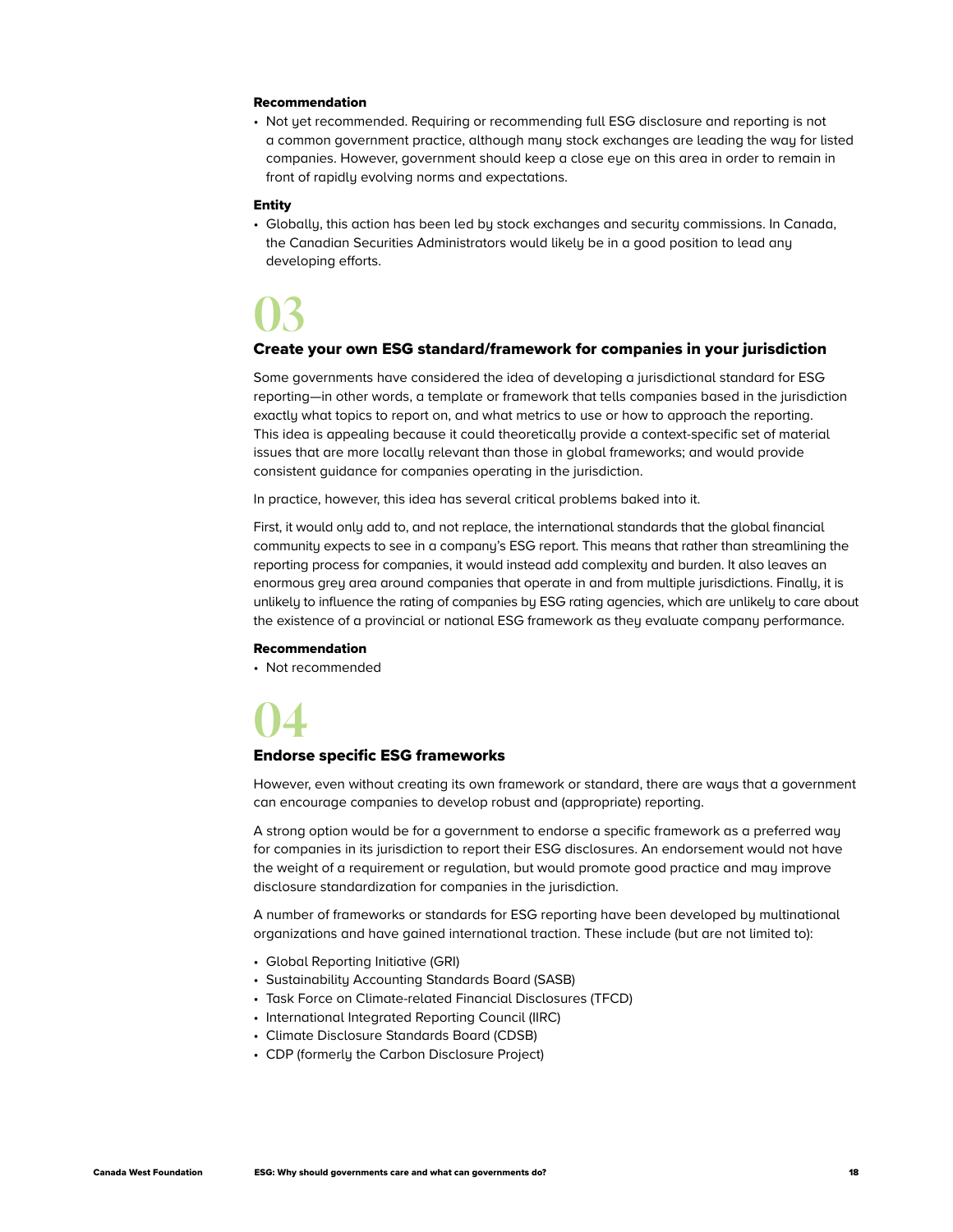However, there has recently been some movement towards *consolidation and harmonization* across a number of these global frameworks to reduce "confusion and cost for both producers and users of sustainability information."<sup>11</sup> Two proposed consolidated frameworks (the ISSB and the ESRS) are summarized on page 20 and comprise the leading contenders for government endorsement (at least as of the time of publication of this report; this field is changing very rapidly).

For governments looking to endorse a framework that only pertains to climate change and GHG emissions, the TCFD has been rising to the top as the instrument of choice. Unlike the ISSB, ESRS, SASB or GRI which cover a broad range of E, S, and G topics, the TCFD applies only to a company's disclosures with respect to climate change.

#### Recommendation

• Potentially useful. This action can help create consistency within a jurisdiction; but even without government endorsement, certain ESG standards and frameworks are becoming the norm based on the recommendations of agencies such as the Canadian Coalition for Good Governance; major Canadian and international investment management firms; and stock exchanges.

#### Entity

• This endorsement could come from any or all of: elected leadership; ministries or departments; financial regulators; or non-financial regulators (e.g., energy regulators).

### **05**

#### Consider guidance for locally-relevant topics

One problem with global standards is that they often lack adequate guidance on specific issues that are important but relevant only in some jurisdictions. Indigenous rights and relationships is a prime example. Most global frameworks provide no direction on disclosure, and those that do (SASB and GRI) address it only at a very high level or in a very limited fashion. Indigenous groups do not appear to have been consulted as to what topics or indicators they would like to see included. Nonetheless, Indigenous rights, reconciliation and relationships are of critical importance to most companies, and certainly to all governments within Canada.

Because of these deficiencies, some efforts have been made to develop supplemental materials that can provide guidance on locally-relevant topics that are poorly served by global approaches. For example, the Independent Review Committee on Standard Setting in Canada is conducting a review of whether a Canadian version of or supplement to the ISSB standards would be useful. And the First Nations Major Projects Coalition (FNMPC) has been publishing materials exploring the intersection of ESG and the rights and interests of Indigenous groups in Canada.

Either preparing such supplementary guidance, or endorsing a supplementary framework created by other groups, could be a useful jurisdictional action that would provide both clarity and consistency to reporting organizations.

#### Recommendation

• Medium priority. As in the action item above, this action can improve clarity and consistency for reporting companies. Some progress is occurring—led mainly by non-governmental organizations but some government involvement or endorsement of these external efforts could be useful.

#### Entity

• Preparing supplementary guidance could involve ministries or departments that are responsible either for the types of companies preparing disclosures (e.g., energy); or for the topics being addressed in the supplement (e.g., Indigenous rights). It may also involve financial regulators. Government agencies should make efforts to coordinate closely with other Canadian jurisdictions or external organizations that may be undertaking similar work.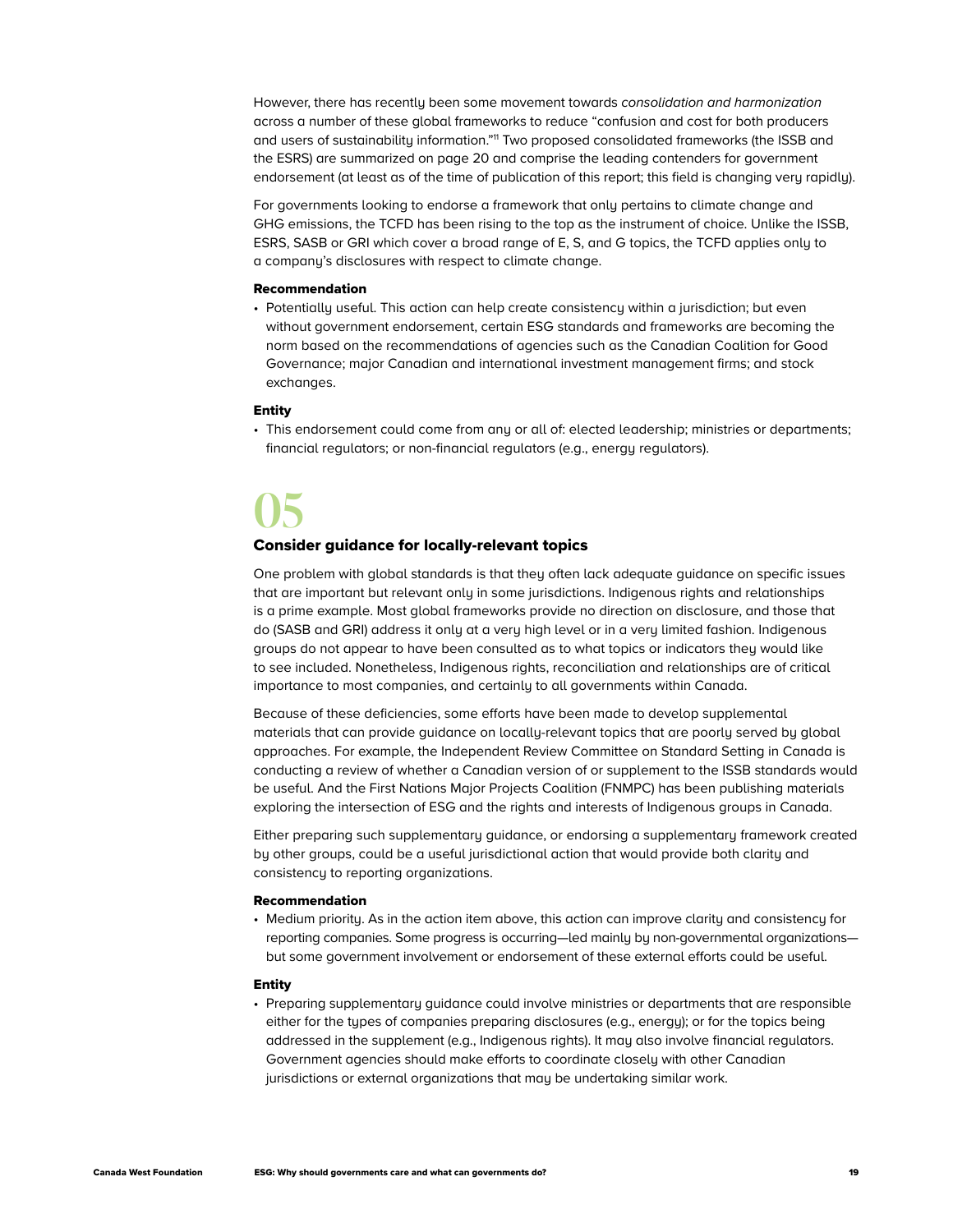### **Leading Contenders for Consolidated Reporting Standards**

#### **The International Sustainability Standards Board (ISSB)**

On November 3, 2021, the International Financial Reporting Standards (IFRS) Foundation announced the formation of the International Sustainability Standards Board (ISSB).<sup>16</sup> The ISSB will establish one globally recognized set of ESG disclosure standards that will replace multiple standards that are in use today. It brings together many of the current major ESG reporting standards, including the Climate Disclosure Standards Board (CDSB, an initiative of CDP) and the Value Reporting Foundation, which houses the Integrated Reporting Framework and the SASB Standards; and also draws on the work of the Task Force on Climate-related Financial Disclosures.

The IFRS is the body responsible for setting international accounting standards and they have indicated that the new ISSB standards are likely to have strong accountability procedures, and integrate with verification processes already used by financial verifiers.

The organization has also confirmed that the focus for the new standards will continue to be investors and other users of financial information (as opposed to other stakeholders interested in sustainability more broadly).

Overall, the ISSB is a gamechanger for ESG reporting. Greater standardization globally had been called for by preparers and users of ESG information, and this new approach provides exactly that. It will facilitate wider adoption of ESG reporting as the standards are easier to use, facilitate auditing of the information, make it easier to analyse and compare ESG performance, and provide a clear front-runner. The ISSB is expected to be up and running by June 2022, and will establish its head office in Frankfurt and a secondary hub in Montreal.

These attributes make the ISSB a clear front-runner by government agencies looking to endorse a particular standard.

#### **European Sustainability Reporting Standards (ESRS) and Global Reporting Initiative (GRI)**

The ISSB is focused on ESG reporting that satisfies the needs of financial investors. For stakeholder audiences interested in sustainability more broadly, a different approach may be of more interest.

The European Sustainability Reporting Standards (ESRS) are currently under development, led by the European Financial Reporting Advisory Group (EFRAG), working in partnership with the Global Reporting Initiative (GRI)—an international sustainability standards-setting organization established in 1997 by the United Nations' Environment Programme. All companies that are required to report under Europe's Corporate Sustainable Reporting Directive will be required to comply with these sustainability reporting standards.

The ESRS is still under development, but will represent a complement to the ISSB, with the ISSB focused more narrowly on reporting for investor audiences, and the ESRS presenting information that is of interest to a wider group of stakeholders.

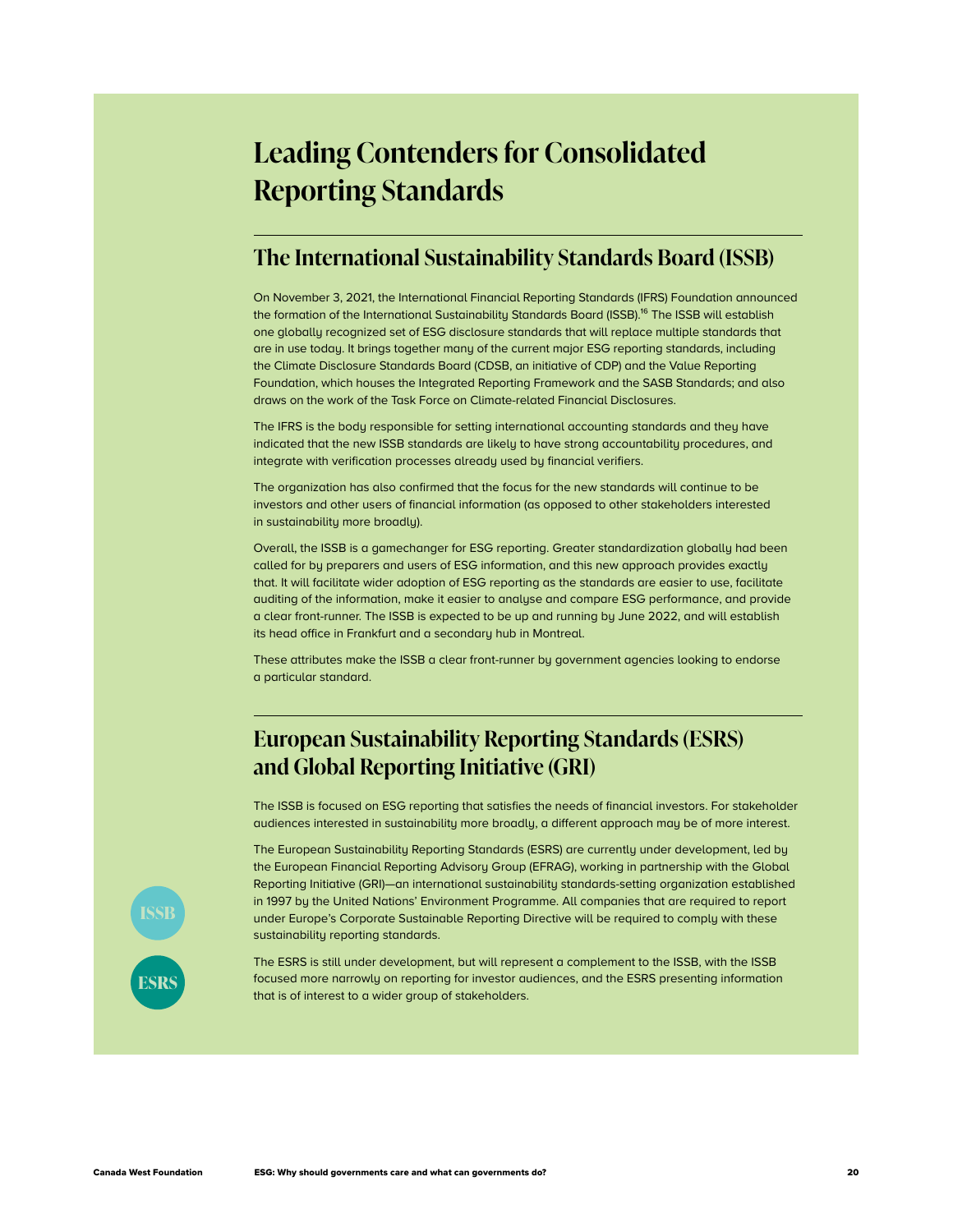### <span id="page-22-0"></span>**06**

#### Align performance/compliance data with ESG reporting frameworks

Assembling ESG data can be extremely time-consuming and expensive for companies. The cost of climate disclosure alone has been estimated to be around USD\$420,000 per year for a small publicly listed company, and \$530,000 per year for a larger company.<sup>17</sup>

Companies in certain sectors—such as energy—also need to report performance data to different levels and agencies of government, including (but not limited to) energy regulators. Governments can help companies be efficient by ensuring that the data does not need to be assembled and reported in multiple formats. This applies both to ESG reporting frameworks and to reporting across multiple layers of government.

If government aligns its own reporting requirements with the way data needs to be provided under ESG reporting frameworks—for example, by using the same metrics and indicators to represent specific topics—this will help companies to assemble relevant data only once, but use it for multiple purposes. While this may not be possible for all data, the review of reporting requirements to increase efficiency for the reporting entities is good practice.

#### Recommendation

• High priority. Making the process integrated rather than additive helps reduce red tape for companies.

#### Entity

• Ministries and regulators that require private-sector companies to report data.

### **Raise the bar for ESG performance**

Both companies and jurisdictions are judged on their ESG performance—and the two are closely linked. Raising the bar involves using data and policy to incentivize high performance, make conditions more appealing to investors and stakeholders, and send strong signals about continuous improvement. At the same time, this must be done in a way that takes into consideration the capacity of different companies and organizations to adapt, and ensures that the government doesn't inadvertently decrease competitiveness—the opposite of what is intended.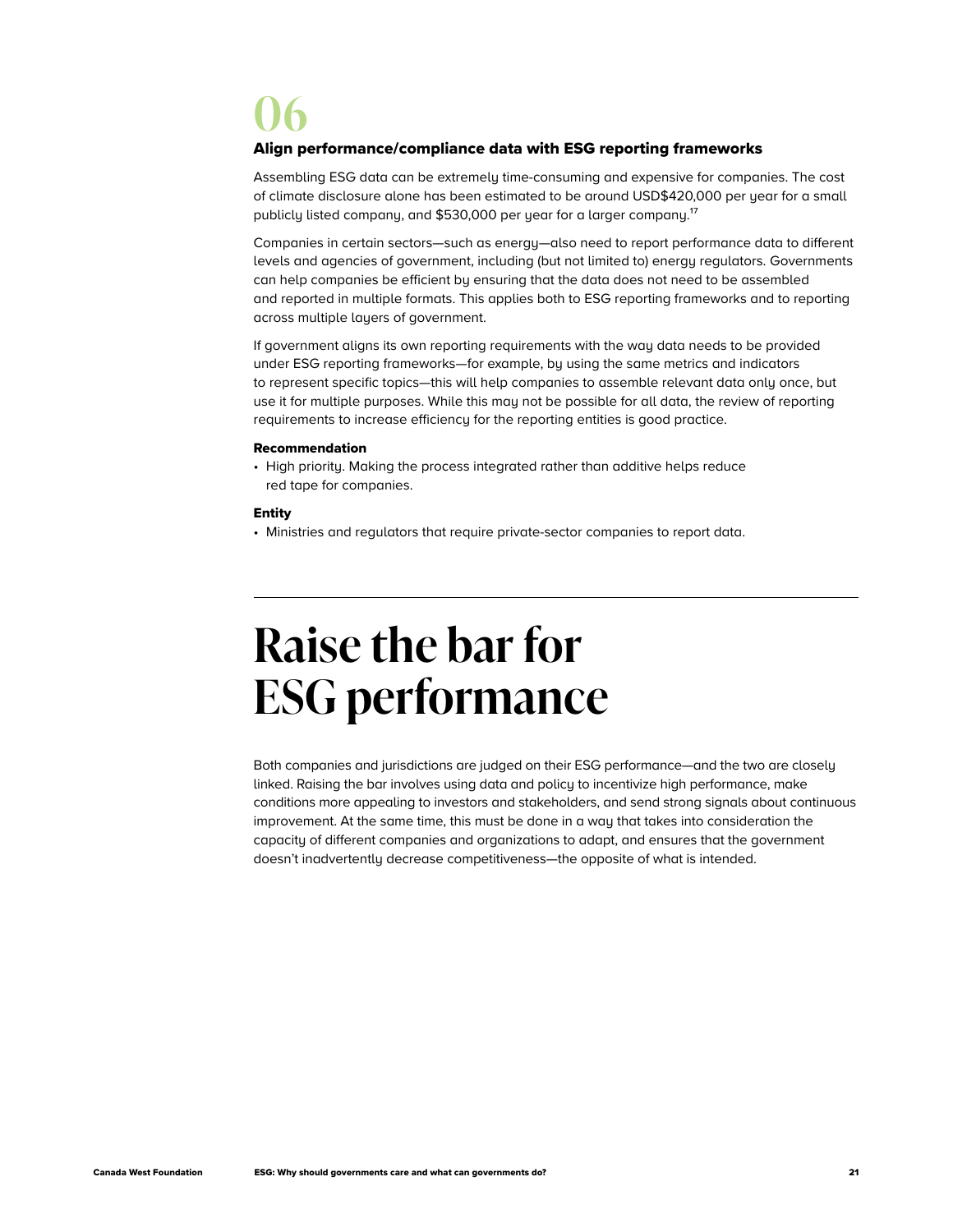### **07**

#### Benchmark and improve the jurisdiction's own ESG performance

The actions described above are intended to bring improvement and consistency to the ESG disclosures of companies operating in a jurisdiction. But as described in Part 1 of this report, governments themselves are also being graded on their ESG performance, with implications for their credit ratings and borrowing costs. This means that it is critical for governments to do some strong self-reflection in order to understand, benchmark and improve their own ESG performance, and to do this both honestly and transparently, and in a way that makes it clear that the jurisdiction is serious about improvement. In addition to improving the jurisdiction's own credit rating, this will boost the ESG credibility claims of the companies operating in the jurisdiction—a win all around.

There is no established path for governments that want to go down this road, and few governments worldwide have developed any public-facing materials that describe the approaches they are taking. However, the Government of Alberta recently went through an ESG soul-searching process—described in the box on page 24—that provides a concrete example of how this task can be robustly approached.

The Alberta government gave the initial task of reviewing needs and options to an ESG Secretariat that reported to the Premier's office. After extensive consultation, the Secretariat chose to develop a jurisdictional ESG framework that would act as "the connective tissue that ties together the work in each ministry to a common vision and set of outcomes"—in other words, a whole-of-government approach in which all departments were talking the same language and working to the same end. The process is still underway, making it too early to evaluate the extent to which it has helped the Alberta government reach its goals. But there are three elements of Alberta's approach that have broad application for any government:

- a) Identify and benchmark current ESG performance
- b) Improve ESG performance over time
- c) Communicate the jurisdiction's ESG performance and future plans for improvement to interested audiences

#### Recommendation

• High priority. This action feeds directly into the government's credit rating and borrowing costs, and the ability of investment attraction to tell a compelling story. It is also something that will take a long time to develop and implement, so getting sufficient lead time is critical.

#### Entity

• This is likely to work best if led by elected leadership (Premier's office, City Council, etc.) but conducted using a whole-of-government approach.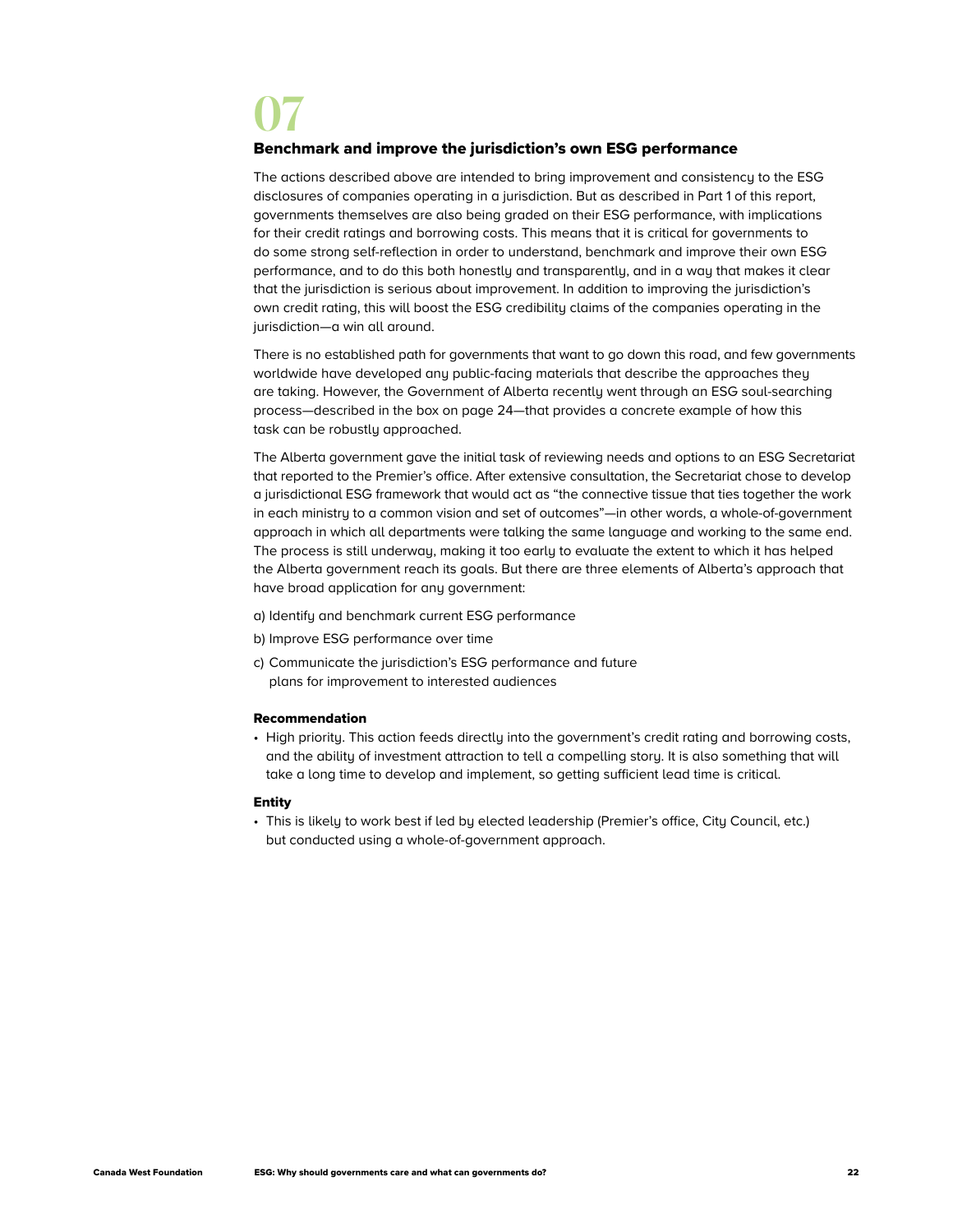#### Case Study



### **Alberta's Jurisdictional ESG Strategy**

In March 2021, the Government of Alberta established an ESG Secretariat, the first of its kind by any province, to serve as a strategic coordinating body for all ESG-related activities across government. The ESG Secretariat was given responsibility for threading together Alberta's broad policy environment into a unified narrative that communicates Alberta's commitment to strong ESG performance, as well as to provide a clearinghouse for factual ESG data and performance metrics across industry sectors.

After spending most of the year consulting with a broad range of stakeholders, the Secretariat decided to pursue an innovative "Jurisdictional ESG framework" approach. Rather than focusing on the performance of individual corporations, or of the government as a business entity, the jurisdictional approach looks at the performance of the province as a whole.

Using the UN's Sustainable Development Goals as a starting point, the Secretariat conducted a review for relevance—ultimately settling on 16 key factors (Table 2) that will be used to measure the province's performance both now and into the future. Moving into 2022 and beyond, a major part of the Secretariat's work will be to garner intragovernmental support for the jurisdictional framework. This will include mapping policies, performance to date, strategic investments, and investments from industry to measure ESG performance.

#### Table 2

#### Environment Social Governance • Fresh water availability, conservation and renewal • Emissions, effluents, decarbonization and renewability • Natural capital, biodiversity, remediation and reclamation • Waste reduction, recycling and redirection • Phusical climate and weather risk • Demographics, immigration, inclusion, diversity and social mobility • Indigenous partnerships, participation and reconciliation • Wellness and wellbeing, safety and security • Education, skill development, income growth and affordability • Citizenship, community engagement and civil society • Compliance, transparency and public disclosure • Human rights and production responsibility • Institutional governance, credibility and independence • R&D, innovation and technology adoption • Job creation, exports and economic growth • Financial stewardship and future capacity

#### **Jurisdictional ESG Framework for Alberta (draft)**

Ultimately, the goal of the Secretariat is to advance the province's ESG performance – and then to use that positive performance to showcase Alberta as a confident and respected global brand. The jurisdictional framework will be useful both as an internal tool to ensure all parts of government are speaking the same language, and as an external stakeholder tool to help communicate the jurisdiction's ESG performance to others.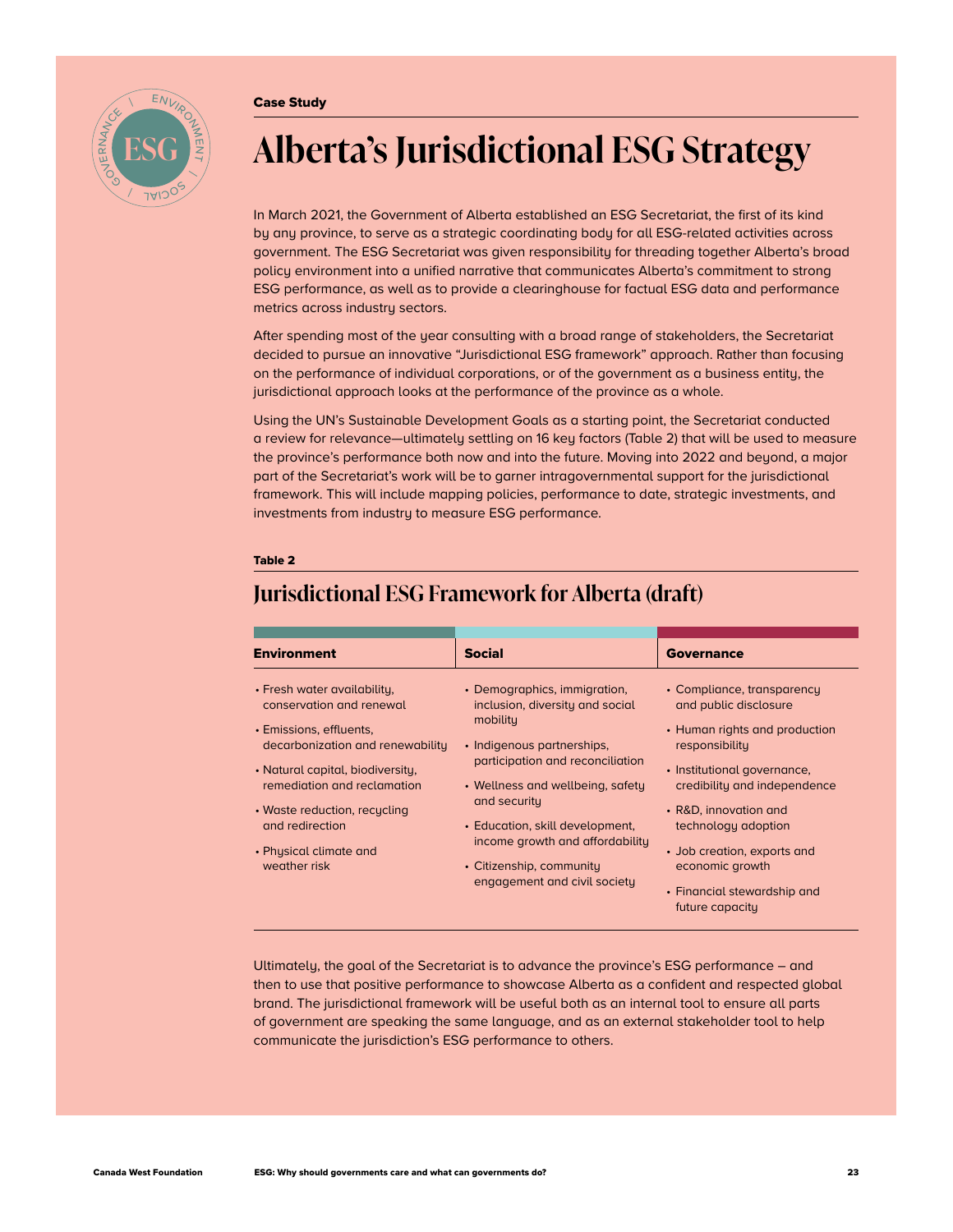### **08**

#### Build a solid and coherent foundation of environmental, social and governance policy and regulations

One of the fundamental roles of government is to enact policy, legislation and regulations that protect the safety and wellbeing of people and the environment—whether it pertains to emissions, water, waste, gender equity, or governance transparency and accountability. In many cases, this role is aligned with the overall purpose and approach of ESG. As governments enact new policies and regulations, improve existing ones, and improve monitoring, oversight and enforcement, the ESG performance of companies in the jurisdiction may improve by providing a "floor." (The *may* relates to the fact that the design and implementation of a regulation greatly affects the extent to which it achieves its objectives.) It may also help the government produce a credible ESG improvement story that affects its own credit ratings—as described earlier.

It is also helpful for a government to consider the coherence of its policies—and climate change policies in particular—as both the jurisdiction itself and the companies operating within it are judged on this. A coherent set of policies ensures both that there are no gaps and that the full suite of policies is aligned with net zero targets and agreements.

An additional action that government can consider is to empower government agencies (such as regulators) to consider sustainability as part of decision-making. Because many government agencies work under enabling legislation that does not explicitly mention sustainability or ESG considerations, they are unable to incorporate these factors when making decisions—and many find it frustrating and limiting in terms of serving government's overall sustainability objectives.

#### Recommendation

• This action is a high priority, as it strongly influences the way that the jurisdiction is viewed by investors and ESG / credit rating agencies.

#### Entity

• All policy-making functions (elected leadership, ministries and departments and regulators).

### **09**

#### Set targets, benchmarks or thresholds for ESG performance by companies

In some cases, it can be useful to establish specific benchmarks, thresholds or targets that can be used to objectively gauge company performance and to identify what constitutes adequate, good or exceptional performance in specific E, S or G areas.

Not all ESG topics are amenable to setting benchmarks or targets—but many are. And setting binding thresholds and targets is an activity that has been taken on both by government and by industry organizations.

Governments in Canada have set thresholds or performance targets for methane emissions; vehicle performance; fuel composition; occupational health and safety performance; and employment conditions, for example. In addition, a number of Canadian industry sectors —including forestry, mining, beef, chemistry and electricity—have established performance management programs\* that set binding targets or thresholds for company performance for all companies that are members of the industry association.

\*See the Canada West Foundation's report *[Performance Management and the Oil Sands](https://cwf.ca/research/publications/report-performance-management-and-the-oil-sands/)* for a review of the performance management programs across these five sectors.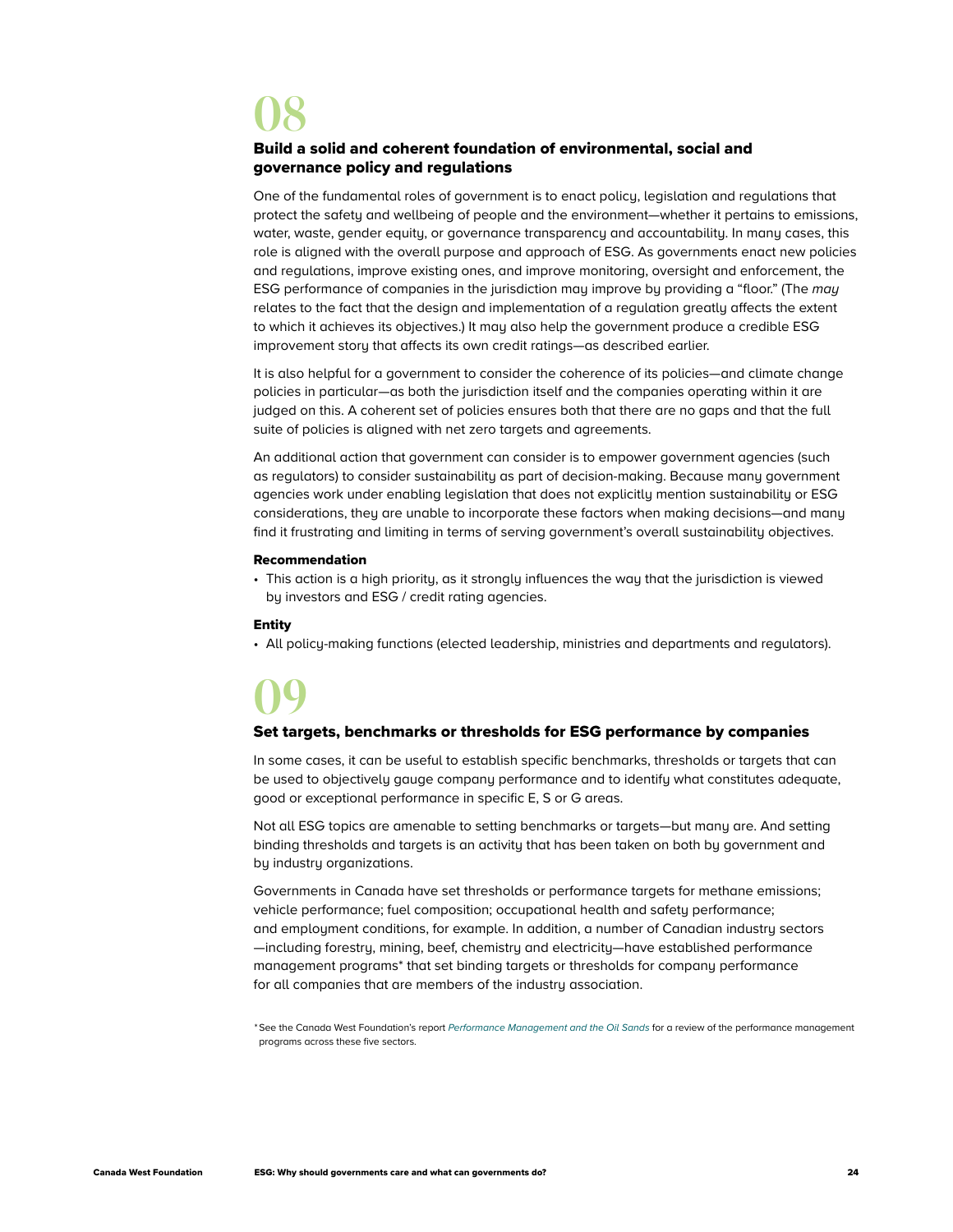In setting targets or thresholds, governments can support beneficial outcomes that are important for people or the environment; enhance performance of individual companies and the jurisdiction itself; and provide a point of differentiation that can be used in soliciting ESG investment or attracting Foreign Direct Investment. Extreme care must be taken, however, to ensure that targets and thresholds are realistic and achievable, and do not inadvertently reduce the competitiveness of companies operating in the jurisdiction.

If targets or thresholds are established, this raises the question of how to verify or validate performance claims. In the example of the industry performance management programs above, external third-party validators are used. For the emerging ISSB standards, auditing will also be conducted by external qualified parties. Validation and auditing is not an area that government should be directly involved in unless the target/threshold measures are tied into a regulatory compliance obligation, in which case the applicable regulator would have a structure and mechanism set up to verify compliance.

#### Recommendation

• Potentially useful for some ESG topics, but targets and thresholds must be crafted carefully to ensure they are achievable and don't squelch competitiveness.

#### Entity

• The establishment of targets and thresholds is typically done by elected leadership with support from ministries or the applicable regulators.

### **10**

#### Use ESG as an input into decision-making around permitting or oversight

Of all entities within government, regulators—and in particular energy and environmental regulators—have a distinct and particularly large overlap with ESG.

Energy and environment regulators are charged with ensuring that regulated entities (which are usually private sector companies) perform responsibly with respect to people and environment. The topics that they review to determine a company's compliance include water, waste, emissions, land use, health and safety, and other environmental and social (and sometimes governance) elements. Furthermore, regulators are charged with conveying this compliance information to a broad range of stakeholder audiences. In this way, the mandates of regulators have a strong alignment with the purpose and approaches used in ESG disclosure.

Because of this overlap, some regulators have raised the question of whether a company's ESG disclosures could be used to streamline, speed up or strengthen a company's application during the permitting process. However, there are several key differences between ESG and regulatory approaches that severely limit the utility of this.

The first difference is the granularity, or level, of observation. Regulatory permitting decisions are made about a specific project in a specific location. Information is required about the potential effects of the project on its local environment. ESG information, in contrast, is reported at the level of the *parent company*, using a single metric to represent all of its operations across all projects, subsidiaries, provinces and countries.

As an example, the Impact Assessment Agency of Canada may be asked to make a determination about issuing a permit to Shell for an exploratory drilling project off the coast of Nova Scotia. While Shell engages in extensive ESG reporting, it does not break out its Canadian operations separately from its global operations, let alone at a project level. This means that the specificity of information provided in ESG reports is insufficient for the regulator to use in assessing the past or likely future performance of the drilling project.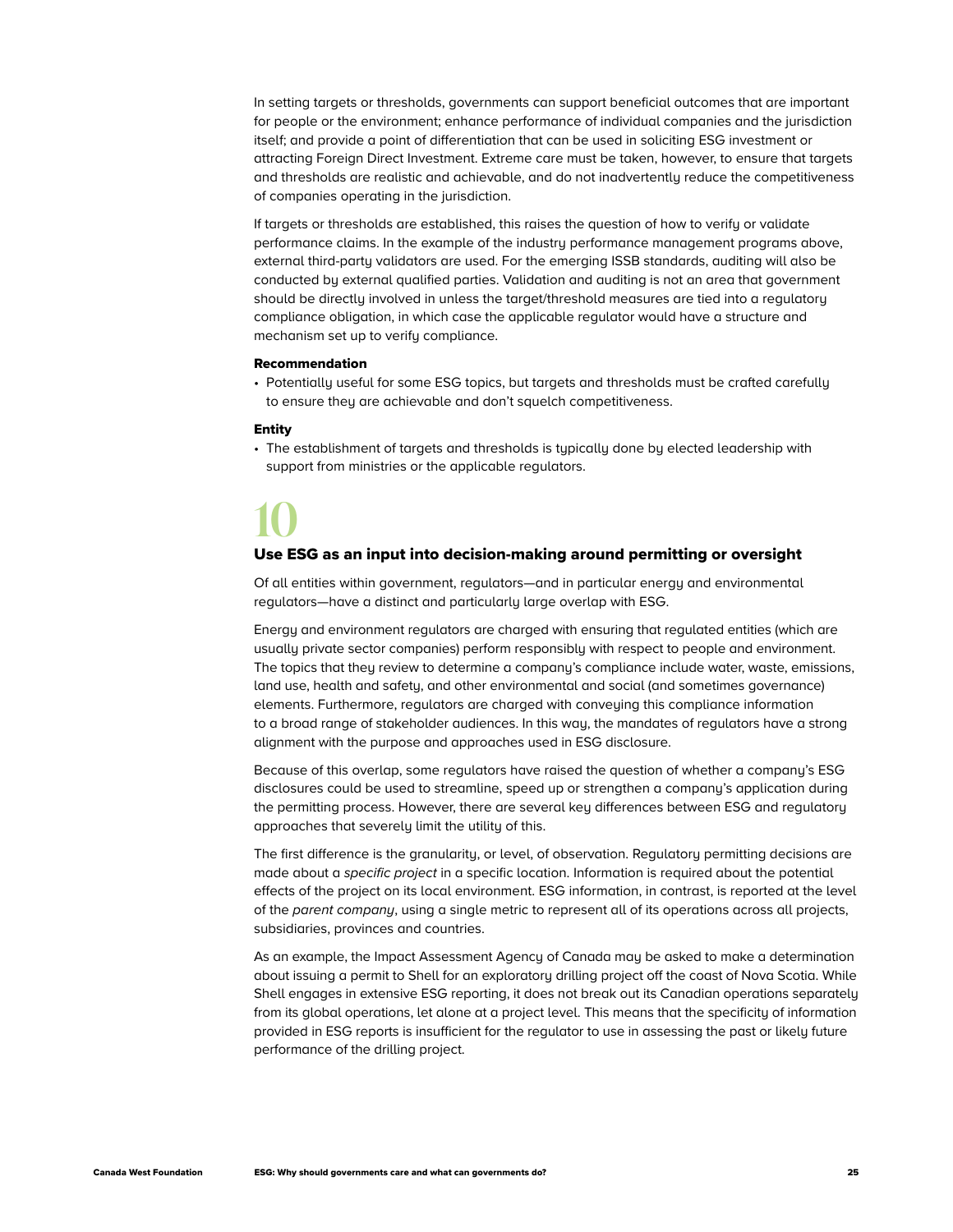The second difference is rigour of the data. Regulators evaluate company compliance and performance with reference to standardized and published information on metrics definition, data collection methodology and thresholds or benchmarks for performance indicators. They do this because the data they collect, use and publish must have legal validity. ESG data, by contrast, rarely includes any information about methodology, and does not make reference to standardized thresholds, benchmarks or performance standards that can be used to gauge the adequacy of a company's efforts. (The one exception is for GHG reporting, for which there is starting to be consensus around how to measure and how to report and—to some degree what constitutes good performance.)

Finally, the topics addressed in a company's ESG reports are those that have been identified as relevant primarily to investors, rather than adhering to regulatory terms of reference.

As a result of this mismatch, it is not appropriate to use ESG data to make decisions about regulatory permitting or oversight.

#### Recommendation

• Not recommended

### **11**

#### Manage government investments using ESG criteria

Governments at the federal, provincial and municipal levels hold substantial financial assets such as public pension funds and sovereign wealth funds—that are invested in income-generating instruments. Although these funds have a primary fiduciary duty to maximize returns, analysis has expanded to include ESG consideration. According to DBRS Morningstar, "Pension Funds believe that neglecting ESG analysis would be a failure of fiduciary duty as it may lead to the mispricing of risk and poor asset allocation decisions."<sup>18</sup> They cite CPP Investments, with approximately \$500 billion in assets, which stated "We believe that companies that effectively manage Environmental, Social, and Governance factors are more likely to create financial value over the long term, improving investment performance by the Fund." The policy uses broad ESG criteria and does not screen for particular sectors like oil and gas or alcohol.

A different approach that governments can take is to use policy to direct investments to support specific environmental, social or governance outcomes, where maximizing financial returns is not the prime directive. For example, the Caisse de depot et placement du Quebec (CDPQ) has earmarked a \$250 million investment fund to be deployed over four years to increase diversity and inclusion in companies within Québec and Canada. And in British Columbia, a new Crown corporation, InBC, will handle a \$500 million strategic fund that will invest in companies that meet the government's social, economic and environmental policy objectives. Such investments can be used to incentivize improvement from companies in the jurisdiction that receives funding.

There are several benefits that stem from managing government investments with an eye towards sustainability, ESG, or preferred environmental, social or governance outcomes. First, it may generate better returns. Second, it is a way to demonstrate that the government manages its money based on its values—which comes back to successfully telling the ESG story of the jurisdiction.

#### Recommendation

• Potentially useful. This action can help demonstrate a government's alignment with ESG principles and can help create ESG high performers in the jurisdiction. However, this recommendation may not be as immediately critical as others in this report.

#### Entity

• Investment funds across government.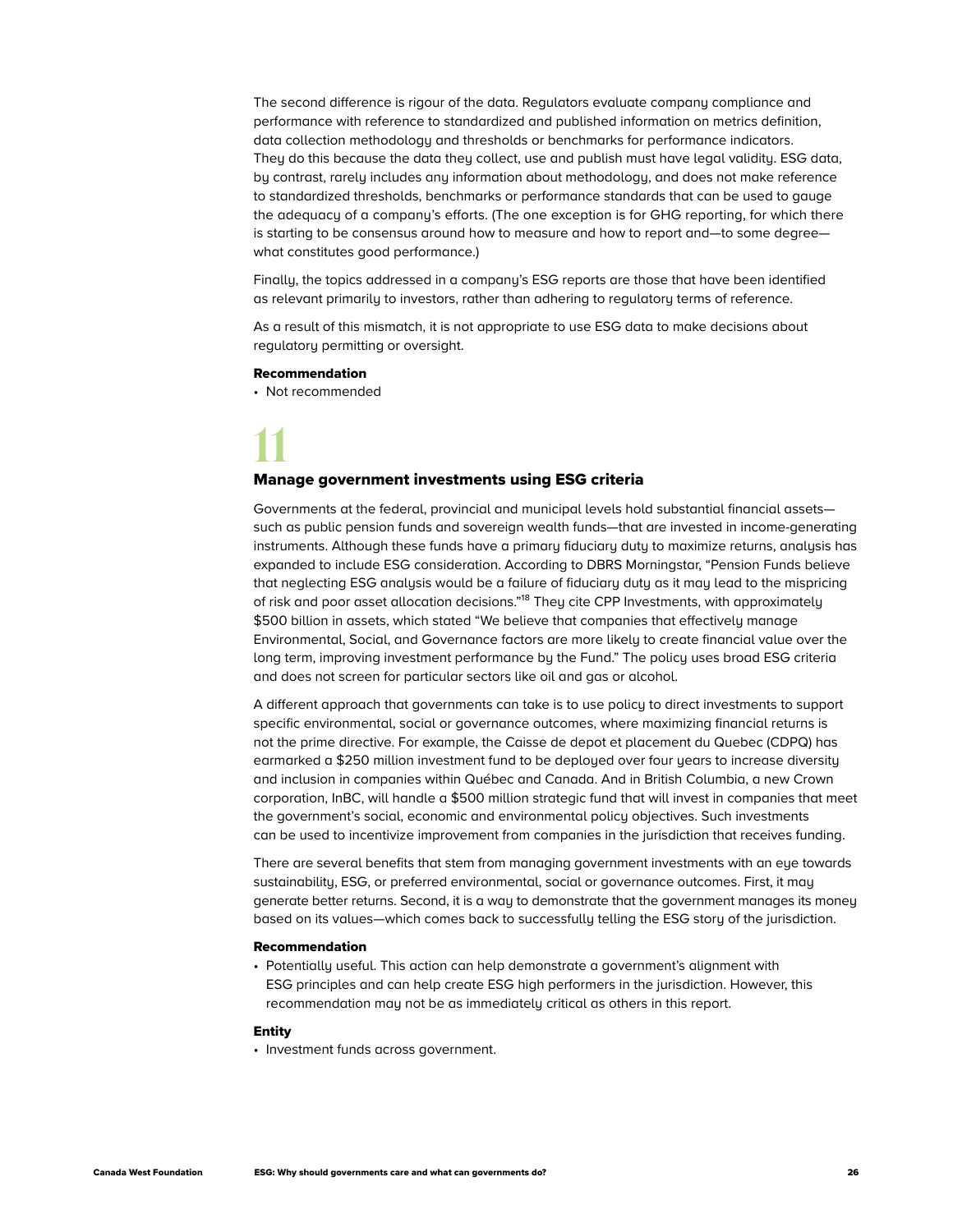### <span id="page-28-0"></span>**12**

#### Manage public procurement using sustainability criteria

Some governments—particularly at a national level—have stated that they are interested in advancing sustainable public procurement in line with the UN's Sustainable Development Goal target 12.7. As described by *Canadian Business for Social Responsibility (CBSR)*, sustainable public procurement directs the purchasing of goods, services, works and utilities based on criteria that include the overall benefit to society and the environment as well as the economy.

To date, however, efforts have been patchy, and no government seems to be doing this particularly well. For the most part, the language of sustainability has been used broadly, but the actual scope of issues has been quite narrow: primarily GHG emissions and supply chain issues related to human rights and modern slavery, on top of criteria that have been in use for much longer, such as preferring local or minority-owned businesses.

There are substantial implementation challenges for governments that want to engage in sustainable procurement, or procurement that considers particular environmental, social or governance factors. One challenge relates to international trade agreements. The World Trade Organization (WTO) Government Procurement Agreement governs procurement spending across 48 members, including Canada. While the agreement was revised in 2012 to permit environmental considerations, it has yet to explicitly address the social aspects of sustainability.<sup>19</sup> Other implementation challenges include the development of appropriate performance indicators; sufficient guidance for government departments and agencies; and cross-governmental collaboration. Germany has attempted to meet these challenges by developing a Centre of Excellence for Sustainable Procurement that works with public contracting bodies at the federal, state and local levels.

#### Recommendation

• This area is still relatively undeveloped. However, it is an area to watch as it is likely to evolve as governments grapple with how to align their actions with broader commitments (such as "building back better") and objectives (such as the UN Sustainable Development Goals).

#### Entity

• All parts of government would be involved, as virtually all engage in some public procurement. However, direction-setting needs to come from the top.

### **Communicate your ESG story**

Good performance doesn't matter if people don't know about it. Governments need to engage with a broad range of ESG-interested audiences—investors, consumers, data analysts, industry organizations, NGOs, ESG raters and the general public—to ensure that they have the information they need to understand and substantiate claims of ESG performance. This requires making data accessible, usable and meaningful. And it means building trust that the government is truly committed to improvement and not just spinning a good story.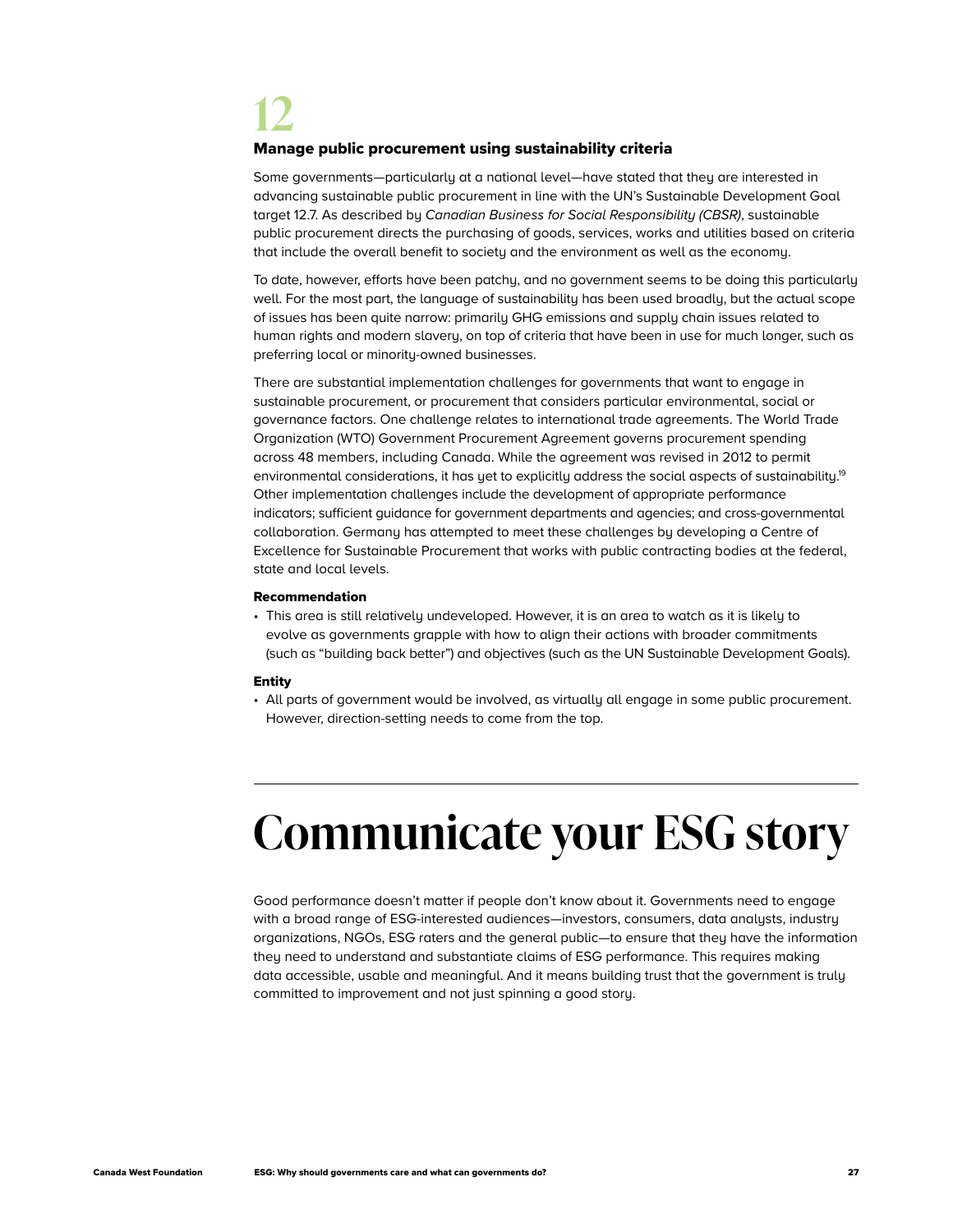### **13**

#### Better organize data for ESG-interested audiences

The government can support companies by providing credible and objective data that support ESG performance claims.

Many government agencies produce information that is of interest to audiences who want to better understand the ESG performance of a region, a company or a specific project. While much of this data is on environmental indicators, governments maintain useful sources of social and governance data as well. Some examples of ESG-relevant material include:

- The Canadian Energy Regulator's (CER) *Canada's Energy Future* reports; safety performance dashboard; and provincial energy profiles
- Statistics Canada's numerous provincial and sector level data tables on environmental metrics, and diversity and inclusion
- The B.C. government's geospatial data available through iMapBC
- The Alberta Utilities Commission and Alberta Electric System Operator's data on provincial power capacity and generation profiles
- The Saskatchewan government's Business and Economy dashboard

However, this data is not always packaged in a way that makes it easy to find or easy to use. Government can take action to organize or package this information in a way that highlights its ESG relevance and increases ease of use for audiences that are interested in using data for this purpose. This includes not only those audiences who review ESG reports, but also individual companies that want to use the data as part of their disclosure efforts.

This action will require outreach to identify what information is relevant to these groups, and may include adjusting what metrics are used, how data is presented, or simply highlighting the relevance of the information for ESG purposes.

#### Recommendation

• High priority, with a lot of bang for the buck. It fills a need that can't be addressed by markets alone and is highly appropriate for governments to step in and provide information.

#### Entity

• All parts of government that produce and publish data relevant to ESG: ministries and departments, regulators, data agencies and others.

### **14**

#### Broadcast your data and performance

The action items above suggest a variety of ways that governments can improve ESG reporting consistency and clarity, and induce improvements in performance across both the private sector and government itself. But there is no point in doing any of that if nobody knows about it.

For agencies that create ESG-relevant data and information, this means doing the work to ensure that interested audiences are aware that the data exist and can easily find it. Part of this may be as simple as making this information highly visible on the agency website; another part may involve outreach to ESG-interested organizations or groups.

But investment attraction agencies—at the municipal, regional or national level—can also use the ESG "story" to promote companies as investable and to better advocate for the jurisdiction.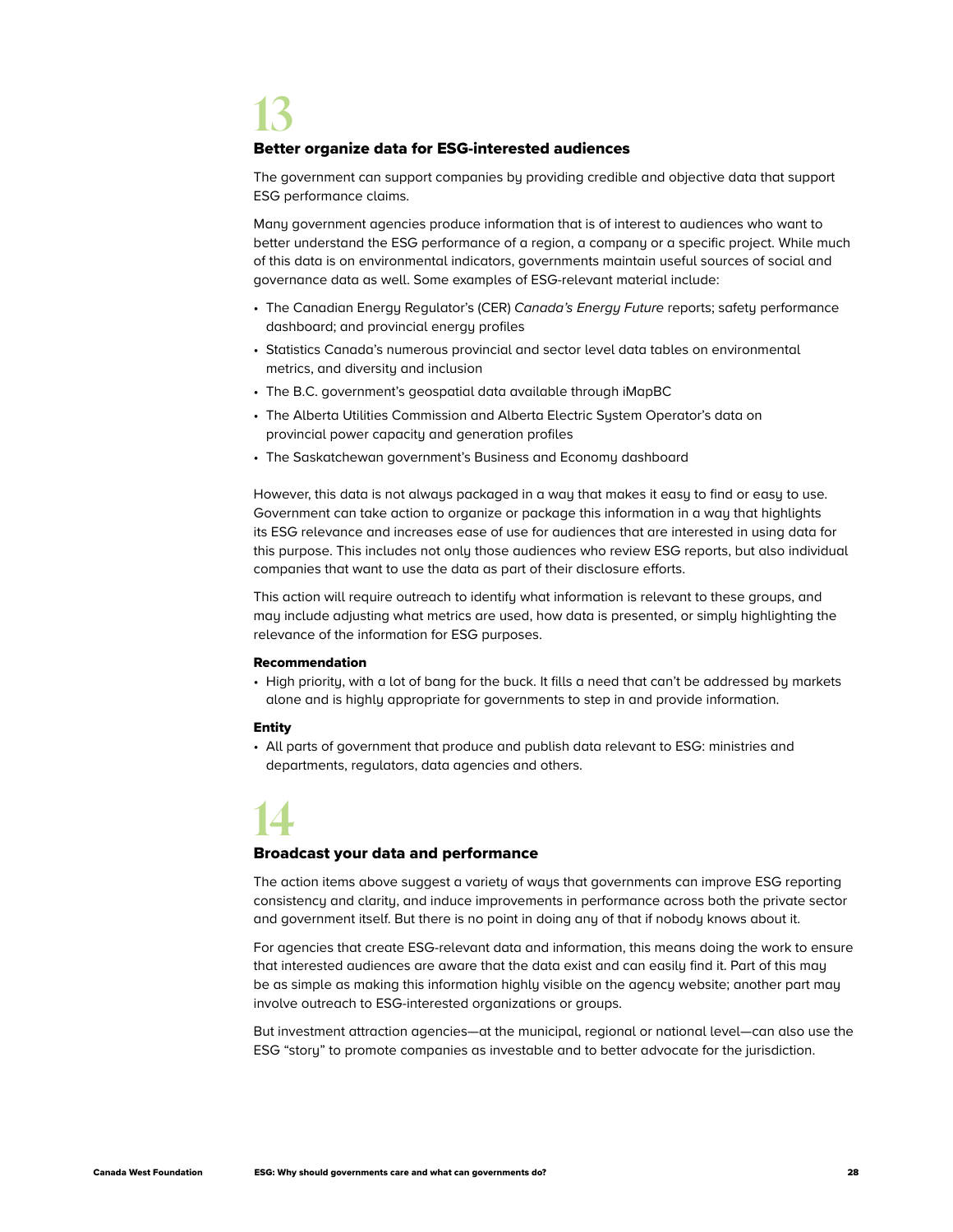Alberta's jurisdictional ESG framework (described on page 24) represents one approach that its investment attraction agency, Invest Alberta, will be able to use to demonstrate credible ESG performance in the province. Another emerging example comes from B.C., where the B.C. Government is developing an ESG Centre of Excellence. While details have not yet been released, the government states that the Centre is intended to "facilitate ESG investments in B.C., attract socially and environmentally conscious investors, and diversify markets for B.C.'s world-class goods and services under a respected and trustworthy ESG brand." Both these efforts represent a coordinated and highly visible effort across the provincial government to promote ESG performance to external investors as a way of differentiating companies and the jurisdiction as a whole.

#### Recommendation

• High priority; this action can help bridge the gap between ESG perception and on-the-ground performance reality.

#### Entity

• All parts of government that produce and publish data relevant to ESG (ministries and departments, regulators, data agencies) as well as investment attraction agencies.

### **15**

#### Certify product origin

Once a jurisdiction's ESG brand has been built, governments can leverage the benefit by helping companies authenticate that their products actually come from that region—particularly for products such as commodities where it may be important but difficult for purchasers to verify the origin.

While the private sector offers several solutions to assist in the verification and certification of goods and services, there has to date been very little activity in this area by governments. However, the British Columbia government's Ministry of Energy, Mines and Low Carbon Innovation is a front runner in this area. The Ministry has partnered with IBM to pilot a "digital trust ecosystem" that uses blockchain technology to confirm the B.C. origin of mining products.<sup>20</sup> The ecosystem will connect producers with purchasers and provide verified and secure ESG data, as well as confirm the source location of raw materials. It will make use of government-held data on the emissions profile of the producer's operations. While the pilot focuses only on the mining sector and GHG emissions data, once it is proven it could be applied across multiple industries with an expanded offering of additional ESG metrics.

While demand for certified-origin oil and gas products is not yet strong, this may change with sanctions on products of Russian origin.

Certification-of-origin systems can provide multiple benefits to the organizations and jurisdictions that implement them. It provides easy access to existing ESG data by producers, consumers and investors; but also uses this data to elevate a trustworthy ESG narrative for the entire region.

#### Recommendation

• Potentially useful, under the right circumstances. Although this action has precedent and may bring benefit, creating such a system is difficult and expensive; and in order to derive benefit a jurisdiction has to be well informed about whether a particular market cares about a commodity's origin and must be careful not to inadvertently give competitors an easy way to block Canadian exports.

#### Entity

• This activity would need to be led by the relevant government ministry or department, working with the relevant regulator (for example, an energy regulator) where applicable.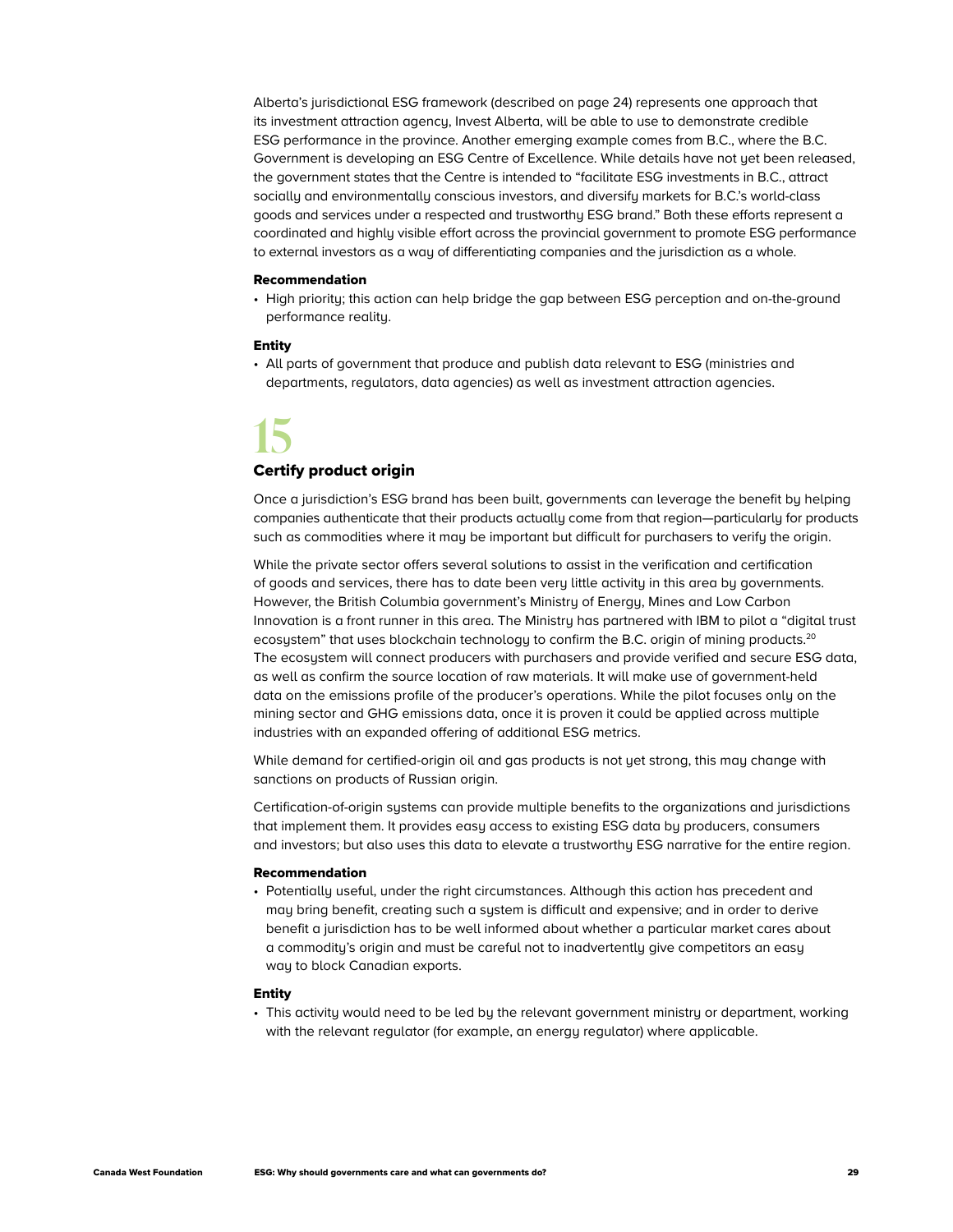### <span id="page-31-0"></span>**Provide clarity around ESG spending and investment**

At its core, ESG is a tool designed to help investors evaluate investment risk and opportunity, an area regulated directly and indirectly by government. However, there is no single template for how government needs to be involved because different jurisdictions have very different models of how they oversee and regulate investments. Depending on the jurisdiction, the financial agencies charged with protecting and informing investors—including financial regulators, central banks, stock exchanges and standards associations—may be positioned within government, outside government or at an arm's length. Which agency has oversight over securities markets, pensions, insurance, collective investment schemes, etc. also differs across jurisdictions.

Despite the many forms that financial regulation and oversight may take, government in all cases maintains a strong role in ensuring that financial actors and markets operate in a fair, transparent and stable manner for ESG claims as well as more traditional financial representations.

### **16**

#### Define what can be called "ESG investing"

ESG funds are investment tools that curate a portfolio based on the environmental, social and governance performance of the equities, bonds or other instruments within the fund. As noted earlier in this report, ESG investing\* has grown exponentially in recent years. With this growth has come an increasingly stringent view on what qualifies as an ESG fund. This has been largely due to concerns about "greenwashing," or misrepresentation of how the fund actually uses ESG information to select its investments.

In response, many financial regulators across the globe have implemented—or are in the process of implementing—regulations and guidance to clarify what can be claimed to be an ESG investment. This frequently takes the form of mandatory or voluntary disclosure standards regarding the focus of the fund; what ESG metrics are considered; the degree to which ESG is used in decision making; and the policies and procedures used to curate the portfolio. Table 3 provides a sample of the regulations and guidance documents that exist today. Almost all such disclosure standards have been produced at the national level, although the *Ontario Pension*  Benefits Act represents an example of sub-national guidance.

To put some "teeth" behind the guidance and regulations, securities regulators in both Canada and the U.S. have conducted reviews of ESG investment products, with penalties including regulatory enforcement and potential liability misrepresentation.<sup>21</sup> Similarly, Morningstar a global investment data provider—cut 1,200 funds worth \$1.4 trillion in assets from its sustainable investment list in February 2022, after determining that their claims for ESG investing were not sufficiently substantiated according to the EU's Sustainable Finance Disclosure Regulation.<sup>22</sup>

\* ESG investing, ethical investing, sustainability investing, impact investing – all these have slightly different meanings and objectives, but all invest in companies based on factors beyond just financial performance.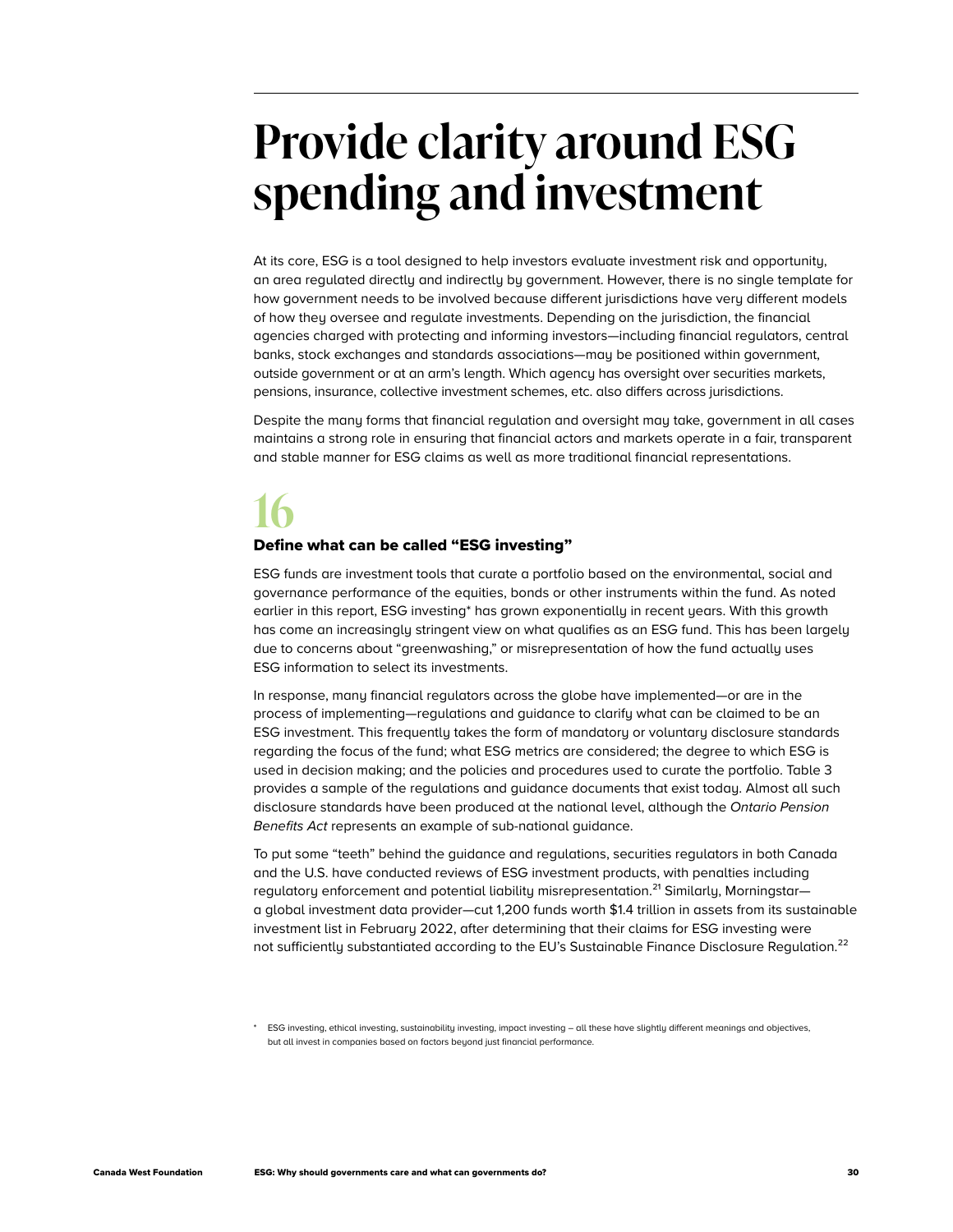#### **Sample of regulations and guidance on what constitutes an ESG investment fund**

| Country                         | <b>Document</b>                                                                                                                                                                                                                 | Year | <b>Publisher</b>                                       |
|---------------------------------|---------------------------------------------------------------------------------------------------------------------------------------------------------------------------------------------------------------------------------|------|--------------------------------------------------------|
| Canada                          | <b>Ontario Pension Renefits Act</b>                                                                                                                                                                                             | 2016 | <b>Financial Services</b><br>Commission of Ontario     |
| Canada                          | CSA Staff Notice 81-334 - FSG-Related<br><b>Investment Fund Disclosure</b>                                                                                                                                                      | 2022 | Canadian Securities<br>Administrators                  |
| <b>European</b><br><b>Union</b> | <b>Sustainable Finance Disclosure Regulation</b>                                                                                                                                                                                | 2021 | European<br>Parliament                                 |
| <b>Israel</b>                   | Amendment of the Provisions of the Consolidated<br>Circular - Chapter 4 of Title 5 (Management<br>of Investment Assets): Investment related to<br>environmental, social and corporate governance,<br>cyber and technology risks | 2021 | <b>Capital Markets</b><br>Authority                    |
| Malaysia                        | <b>Guidelines on Sustainable and Responsible</b><br><b>Investment Funds</b>                                                                                                                                                     | 2017 | Securities Commission<br>Malaysia                      |
| <b>Switzerland</b>              | Guidance 0.5/2021<br>Preventing and combating greenwashing                                                                                                                                                                      | 2021 | <b>Swiss Financial Market</b><br>Supervisory Authority |
| <b>United</b><br>Kingdom        | The Occupational Pension Schemes (Investment<br>and Disclosure) (Amendment) Regulations 2019                                                                                                                                    | 2019 | <b>UK Pensions</b><br>Regulator                        |
| <b>United States</b>            | <b>Enhanced Disclosures by Certain Investment Advisers</b><br>and Investment Companies about Environmental,<br><b>Social, and Governance Investment Practices</b>                                                               | 2022 | Securities Exchange<br>Commission                      |

#### Recommendation

• Useful, but within Canada action has already been taken. In January 2022, the Canadian Securities Administrators issued guidance to investment funds on ESG fund disclosure practices.<sup>23</sup> For the time being, it is unlikely further action will be required.

#### Entity

• In Canada, issues pertaining to the validity of claims made by investment funds—including ESG funds—are regulated by the provincial securities regulators under the umbrella of the Canadian Securities Administrators.

### **17**

#### Define "green" and "transition" finance instruments

Increasingly, companies and jurisdictions are able to leverage strong ESG performance to raise capital. One mechanism to do this is through issuing bonds that raise funds for sustainabilityrelated initiatives. Financial markets classify these bonds in several ways. "Green bonds" are used to finance projects that have a positive environmental impact. "Transition bonds" are used by heavy emitters to aid their transition to lower emissions. (A related financing approach, sustainability-linked loans, have interest rates tied to a company's ability to meet certain ESG performance standards. When objectives are not met, the preferential lending rates associated with the sustainability goals are removed, resulting in a higher rate of borrowing.) Defining green and transition finance instruments has quite large financial repercussions. Since 2014, the annual "sustainable debt issuance" has grown from \$43 billion to over \$780 billion.<sup>24</sup>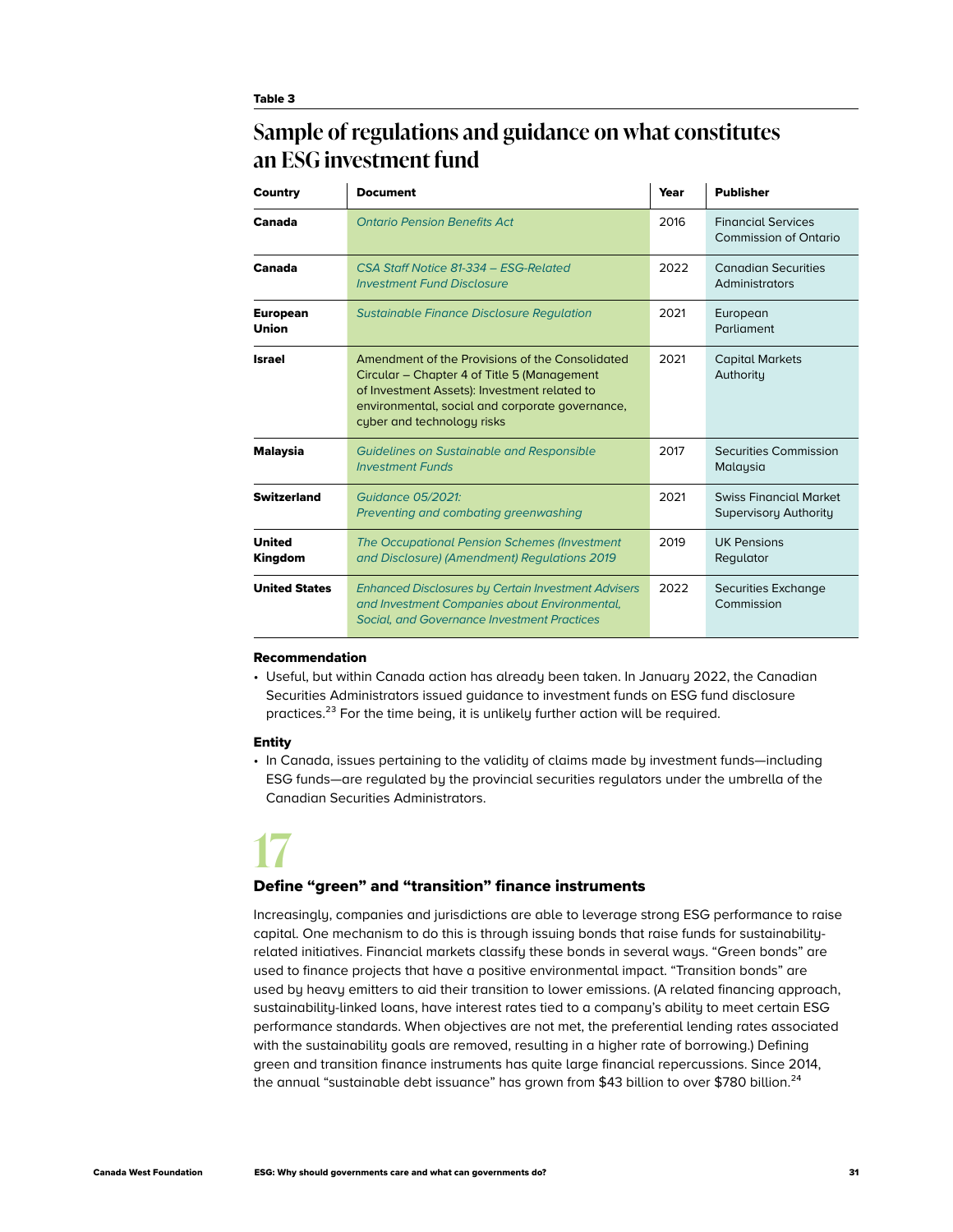<span id="page-33-0"></span>The rapid rise in the use of green bonds and transition financing has led to many questions from investors. Mainly: how do we know that we are getting what we paid for—a project that is truly green or facilitates a transition to lower emissions?

This is where financial agencies have stepped in. Currently, there is no global standard, but there have been numerous jurisdictional efforts to define what projects and economic activities should be classified as green or sustainable. The most prominent is the EU's Taxonomy for Sustainable Activities,<sup>25</sup> which was introduced in 2020. In Canada, a parallel taxonomy is under development, with efforts being led by the Canadian Standards Association.<sup>26</sup> The CSA's final taxonomy document was intended to be released in June 2021; however, as of May 2022, the report has not been issued and an updated release date has not been provided.

The heavy lifting on this action has already been done by the Canadian Standards Association with their development of national definitions. Sub-national definitions for green or transition instruments are not recommended and would likely be ignored by the financial sector. However, there is a potential role for both national and sub-national governments in supporting and promoting the standards once they have been published.

#### Recommendation

• Useful, and the Canadian Standards Association is in the process of developing national definitions for green and transition finance instruments via a Canadian "taxonomy." Jurisdictional governments can support and promote the taxonomy after it has been published.

#### Entity

• Supporting and promoting the taxonomy would fall under the purview of financial regulators, and particularly securities regulators, which are responsible for dictating how financial information is reported and for ensuring investment claims are accurate.

### **18**

#### Provide guidance to investors

While the majority of ESG guidance in the financial sphere has been developed for companies and fund managers, some agencies such as the TMX Group<sup>27</sup> and the U.S. Securities Exchange Commission<sup>28</sup> have also begun providing guidance to individual investors. Such guidance helps individuals to understand ESG investing and evaluate ESG-related financial product offerings.

#### Recommendation

• Low priority. Investors are more likely to turn to banks and investment advisors for this information than to government bulletins. Government efforts—through financial arms—can ensure that these institutions are providing transparent and accurate information to their clients.

#### Entity

• Securities commissions and stock exchanges.

#### **Summary of potential actions and priority areas**

Table 3 summarizes the potential actions described above and highlights those that comprise a priority area for *new or additional* government action. These priority areas have the potential to generate large improvements around ESG within the jurisdiction, have relatively low effort being put towards them currently, and/or are most effectively carried out by government.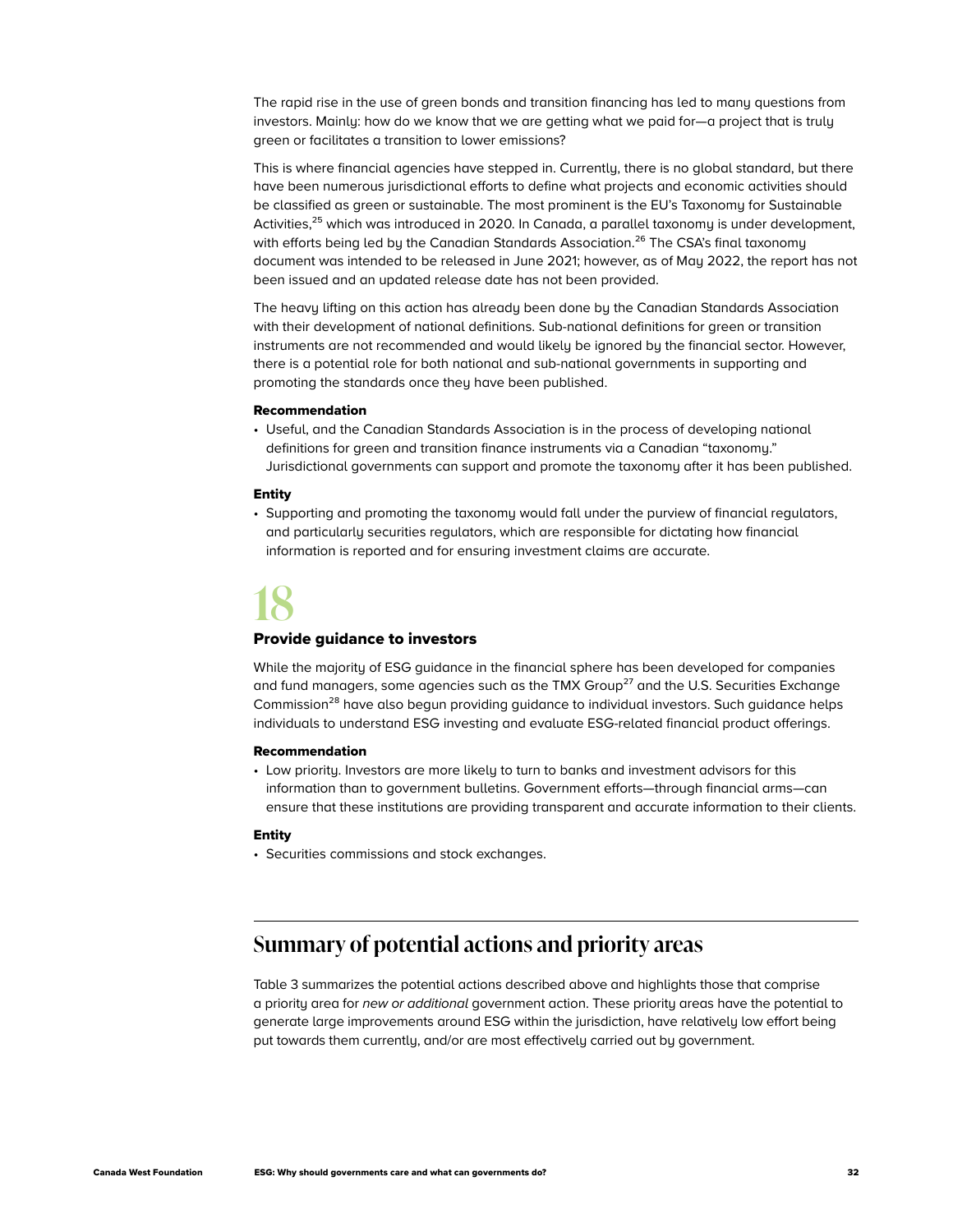#### **Summary of Potential Actions and Priority Areas**

|                                                    |                 |                                                                                            | <b>Potentially</b><br>useful? | <b>Extent</b><br>of current<br>efforts | <b>Priority</b><br>area for new<br>government<br>action |
|----------------------------------------------------|-----------------|--------------------------------------------------------------------------------------------|-------------------------------|----------------------------------------|---------------------------------------------------------|
| <b>Support strong</b><br>and consistent            | 01              | Mandate climate disclosure reporting                                                       | Yes                           | High                                   |                                                         |
| <b>ESG reporting</b>                               | 02              | Recommend or require that public companies<br>provide full ESG disclosure                  | Yes                           | <b>Medium</b>                          |                                                         |
|                                                    | 03              | Create your own ESG standard/framework<br>for companies in your jurisdiction               | <b>No</b>                     |                                        |                                                         |
|                                                    | 04              | Endorse specific ESG frameworks                                                            | Yes                           | Medium                                 |                                                         |
|                                                    | 05              | Consider guidance for locally relevant topics                                              | Yes                           | Low                                    |                                                         |
|                                                    | 06              | Align performance/compliance data with<br><b>ESG reporting frameworks</b>                  | Yes                           | Low                                    | Yes                                                     |
| <b>Raise the bar for</b><br><b>ESG performance</b> | 07              | Benchmark and improve the jurisdiction's<br>own ESG performance                            | Yes                           | Low                                    | Yes                                                     |
|                                                    | 80              | Build a solid foundation of environmental,<br>social and governance policy and regulations | Yes                           | High                                   | Yes                                                     |
|                                                    | 09              | Set targets, benchmarks or thresholds<br>for ESG performance by companies                  | Yes                           | Low                                    |                                                         |
|                                                    | 10 <sup>1</sup> | Use ESG as an input into decision-making<br>around permitting or oversight                 | <b>No</b>                     |                                        |                                                         |
|                                                    | 11              | Manage government investments<br>using ESG criteria                                        | Yes                           | Low                                    |                                                         |
|                                                    | 12              | Manage public procurement using<br>sustainability criteria                                 | Yes                           | Low                                    |                                                         |
| Communicate<br>the ESG story                       | 13              | Better organize data for ESG-interested audiences                                          | Yes                           | Low                                    | <b>Yes</b>                                              |
|                                                    | 14              | Broadcast your data and performance                                                        | Yes                           | Low                                    | Yes                                                     |
|                                                    | 15              | Certifu product origin                                                                     | Yes                           | Low                                    |                                                         |
| <b>Provide definitions</b><br>and clarity around   | 16              | Define what can be called "ESG investing"                                                  | Yes                           | High                                   |                                                         |
| <b>ESG investment</b>                              | 17              | Define "green" and "transition" finance instruments                                        | Yes                           | High                                   |                                                         |
|                                                    | 18              | Provide guidance to investors                                                              | Yes                           | Medium                                 |                                                         |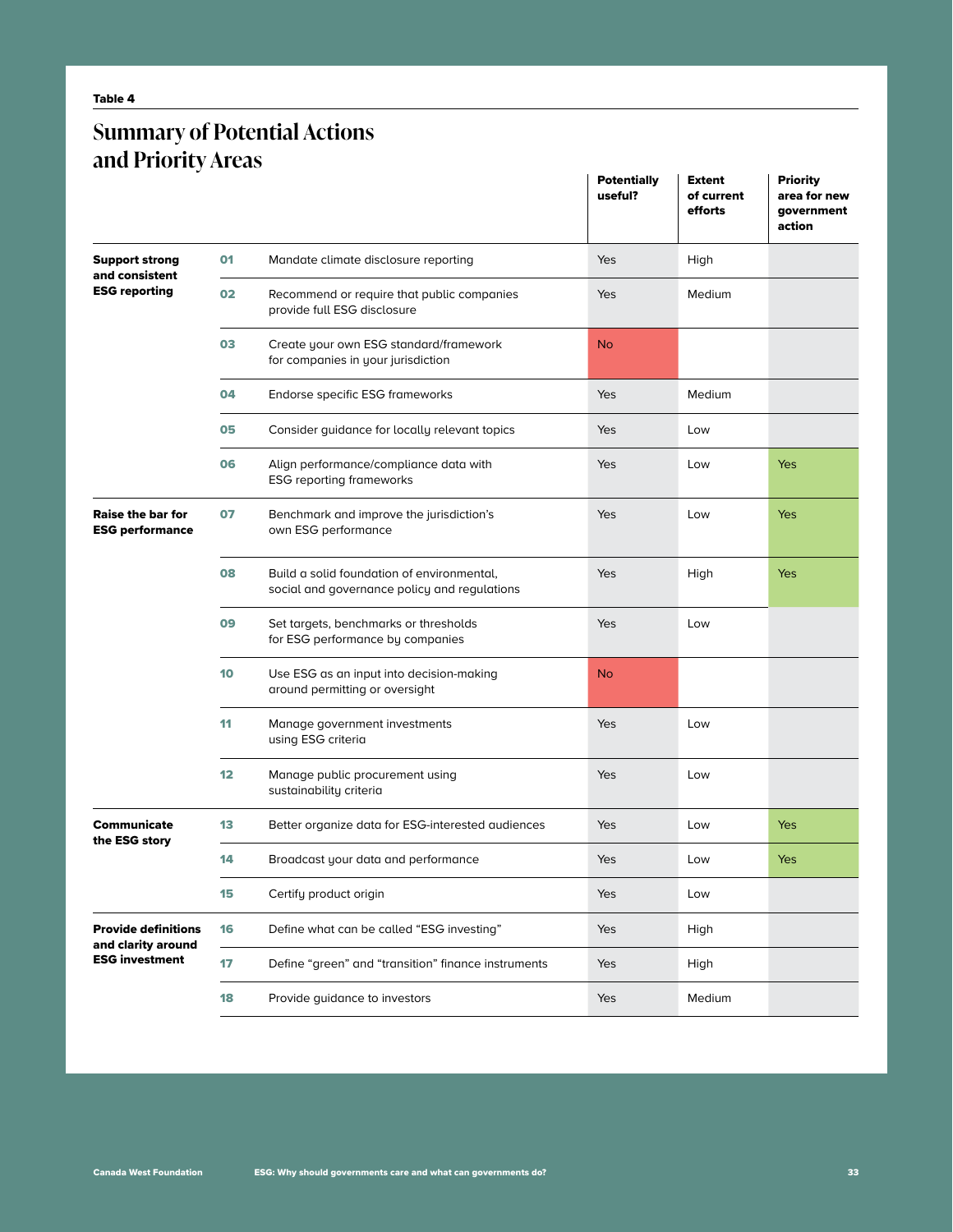#### <span id="page-35-0"></span>**Conclusion**

# **Rapid evolution & real opportunity**

The world of ESG is growing and evolving rapidly, and shows no signs of slowing down in the short- to medium-term. Across the globe, agencies inside and outside government have been working to improve consistency, provide clarity and ensure the validity of ESG disclosure and performance. Nonetheless, it is still a very messy playing field.

A real opportunity exists for governments in Canada at the municipal, provincial and federal levels to support strong and consistent ESG reporting, raise the bar for performance, communicate success to different stakeholder audiences, and provide clarity for investors. These actions will help companies operating in the jurisdiction; they will also help the government by building its brand *and* its investment attractiveness. But there are many possible routes forward and it can be easy for governments to get lost or invest time in ineffective endeavors.

For this reason, the final action that governments should consider—although it may seem obvious—is to keep a close eye on the rapid changes in the ESG landscape so that they can identify and act on areas of opportunity as they arise.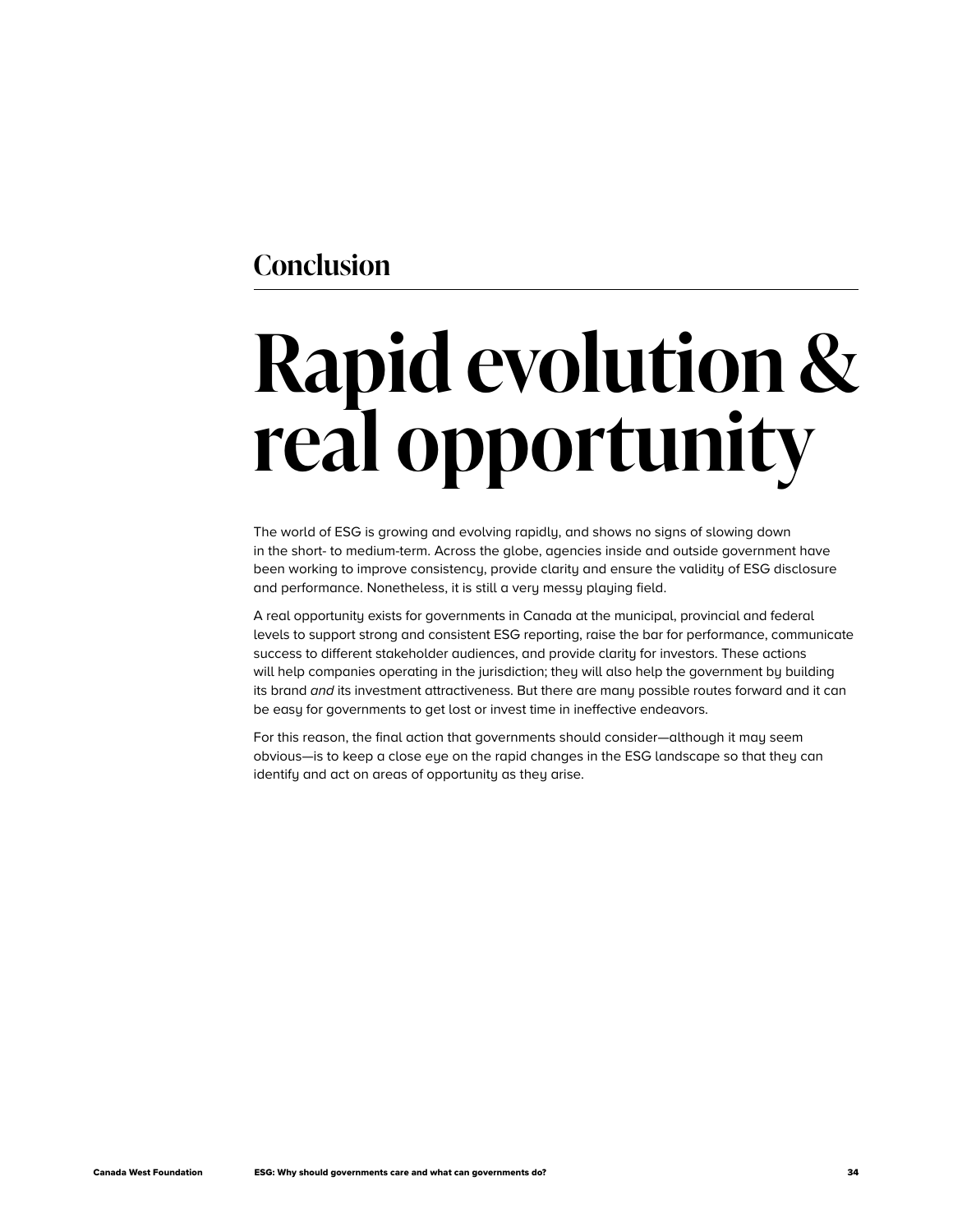#### **Citations**

- <sup>1</sup> Threllfall R, Shulman J, King A, Bartels W. *[The Time Has Come: The KPMG Survey of Sustainability](https://home.kpmg/xx/en/home/insights/2020/11/the-time-has-come-survey-of-sustainability-reporting.html)  [Reporting 2020](https://home.kpmg/xx/en/home/insights/2020/11/the-time-has-come-survey-of-sustainability-reporting.html)*. KPMG, December 2020.
- <sup>2</sup> Whelan T, Atz U, Van Holt T, Clark C. *[ESG and Financial Performance: Uncovering the Relationship by](https://www.stern.nyu.edu/sites/default/files/assets/documents/NYU-RAM_ESG-Paper_2021.pdf)*  [Aggregating Evidence from 1,000 Plus Studies Published between 2015-2020](https://www.stern.nyu.edu/sites/default/files/assets/documents/NYU-RAM_ESG-Paper_2021.pdf). NYU Stern Center for Sustainable Business. 2021.
- <sup>3</sup> Baker S. [Global ESG-data driven assets hit \\$40.5 trillion](https://www.pionline.com/esg/global-esg-data-driven-assets-hit-405-trillion). Pensions & Investments, July 2, 2020.
- Kishan S. [ESG by the numbers: sustainable investing set records in 2021](https://www.bloomberg.com/news/articles/2022-02-03/esg-by-the-numbers-sustainable-investing-set-records-in-2021). Bloomberg, February 3, 2022.
- <sup>5</sup> Business Wire. [Canadian ESG Assets Surge to \\$3.2 Trillion](https://www.businesswire.com/news/home/20201126005473/en/Canadian-ESG-Assets-Surge-to-3.2-Trillion). Published November 26, 2020.
- <sup>6</sup> Lodh A. (2020). *[ESG and the cost of capital](https://www.msci.com/www/blog-posts/esg-and-the-cost-of-capital/01726513589)*. MSCI, February 5, 2020.
- <sup>7</sup> Chipalkatti N, Le QV, Rishi M. *[Sustainability and Society: Do Environmental, Social, and Governance](https://www.mdpi.com/1996-1073/14/19/6039)  [Factors Matter for Foreign Direct Investment?](https://www.mdpi.com/1996-1073/14/19/6039)* Energies; 14(19):6039, 2021.
- <sup>8</sup> Placa F. *[What you don't know can hurt you: Getting to the bottom of Supply Chain Risk.](https://www.sustainalytics.com/esg-research/resource/corporate-esg-blog/understanding-supply-chain-risk-sustainability)* Sustainalytics, January 18, 2022.
- <sup>9</sup> AllianzGI Global Investors GmbH. *[ESG in Sovereign Bonds.](https://es.allianzgi.com/-/media/allianzgi/eu/makler-spain-new/documents/sri-seminar/esg-in-sovereign-bonds.pdf%5d)* No date.
- Crifo P, Diaye MA, Oueghlissi R. The effect of countries' ESG ratings on their sovereign *[borrowing costs.](https://www.sciencedirect.com/science/article/abs/pii/S1062976917301497) The Quarterly Review of Economics and Finance*, 66, 13-20, 2017.
- <sup>11</sup> Capelle-Blancard G, Crifo P, Diaye MA, Oueghlissi R, Scholtens B. *[Sovereign bond](https://www.sciencedirect.com/science/article/abs/pii/S037842661830253X)  [yield spreads and sustainability: An empirical analysis of OECD countries.](https://www.sciencedirect.com/science/article/abs/pii/S037842661830253X) Journal of Banking & Finance*, 98, 156-169, 2019.
- <sup>12</sup> U.S. Securities and Exchange Commission. *[SEC Proposes Rules to Enhance and Standardize](https://www.sec.gov/news/press-release/2022-46)*  [Climate-Related Disclosures for Investors.](https://www.sec.gov/news/press-release/2022-46) March 21, 2022.
- <sup>13</sup> Canadian Securities Administrators. *[Canadian Securities Regulators Seek Comment](https://www.securities-administrators.ca/news/canadian-securities-regulators-seek-comment-on-climate-related-disclosure-requirements/)*  [on Climate-Related Disclosure Requirements.](https://www.securities-administrators.ca/news/canadian-securities-regulators-seek-comment-on-climate-related-disclosure-requirements/) October 18, 2021.
- <sup>14</sup> European Commission. *[Corporate Sustainability Reporting.](https://ec.europa.eu/info/business-economy-euro/company-reporting-and-auditing/company-reporting/corporate-sustainability-reporting_en)* No date.
- <sup>15</sup> Sustainable Stock Exchanges Initiative. *[Stock Exchange Sustainability Activities.](https://sseinitiative.org/)* No date, Accessed April 5, 2022.
- <sup>16</sup> IFRS. *[International Sustainability Standard Board.](https://www.ifrs.org/groups/international-sustainability-standards-board/)* No date.
- <sup>17</sup> Eaglesham J and Kiernan P. [Fight Brews Over Cost of SEC Climate-Change Rules.](https://www.wsj.com/articles/fight-brews-over-cost-of-sec-climate-change-rules-11652779802) Wall Street Journal, May 17, 2022.
- <sup>18</sup> DBRS Morningstar. *[How Large Canadian Public Pension Funds Approach Sustainable Investing.](https://www.dbrsmorningstar.com/research/381403/how-large-canadian-public-pension-funds-approach-sustainable-investing)* July 8, 2021.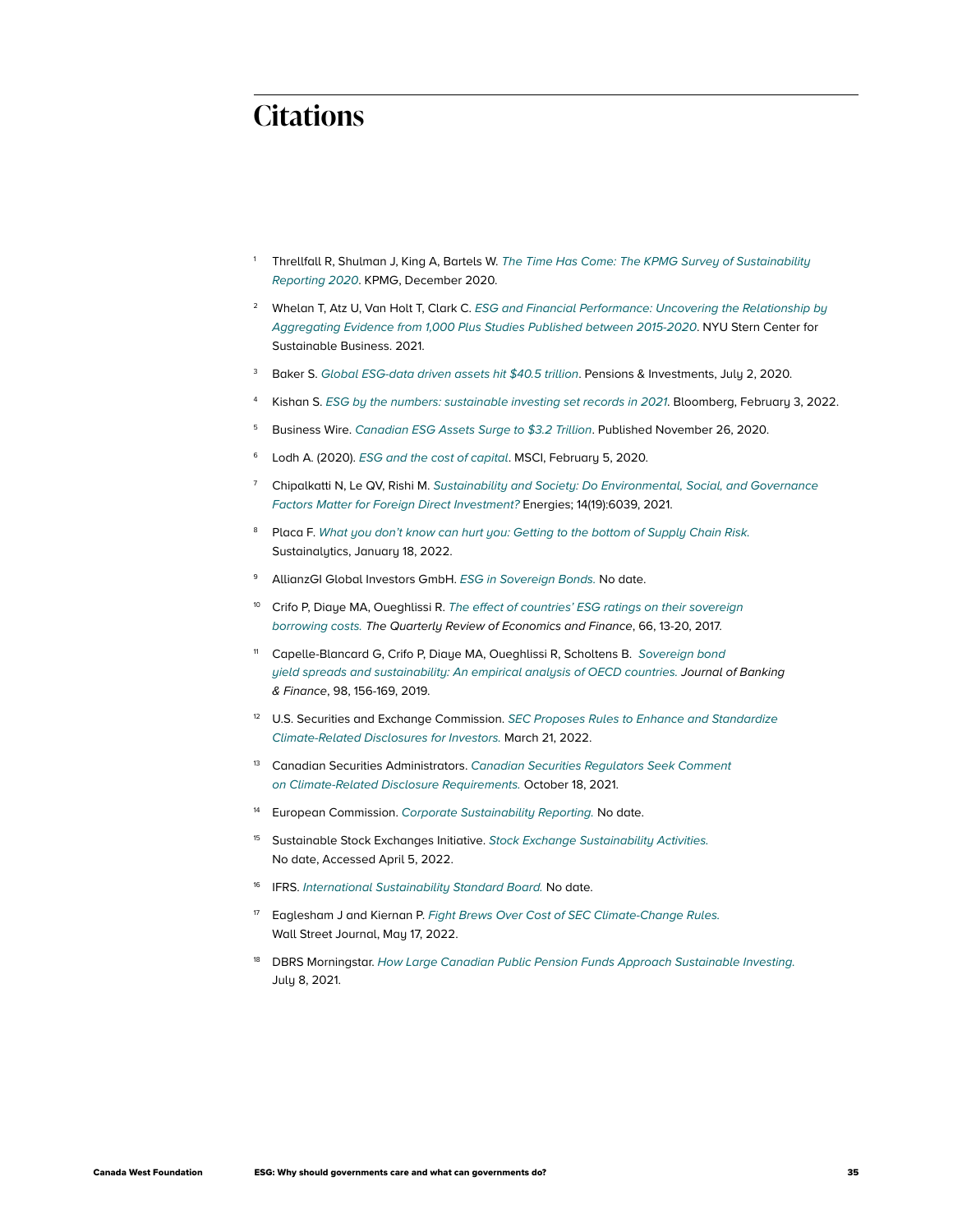- <sup>19</sup> Hamilton S, Naheen S, Da Ponte M, Rotchild L. *[Moving to Mandatory: A Research Paper](https://cbsr.ca/wp-content/uploads/2022/03/CBSR_Moving-to-Mandatory.pdf)  [on Sustainable Public Procurement in Canada.](https://cbsr.ca/wp-content/uploads/2022/03/CBSR_Moving-to-Mandatory.pdf)* Canadian Business for Social Responsibility, 2021.
- <sup>20</sup> Duffy P. *[Building a digital trust ecosystem for mining in British Columbia.](https://www.ibm.com/blogs/blockchain/2021/11/building-a-digital-trust-ecosystem-for-mining-in-british-columbia/)* IBM, November 2, 2021.
- <sup>21</sup> McGrade L, Fuller K, Lau S, Stanley J. *[Canadian securities regulators conduct a "green"](https://www.blg.com/en/insights/2021/04/canadian-securities-regulators-conduct-a-green-sweep)  [sweep of ESG products and practices.](https://www.blg.com/en/insights/2021/04/canadian-securities-regulators-conduct-a-green-sweep)* BLG, April 30, 2021.
- <sup>22</sup> Schwartzkopf F, Kishan S. ESG Funds Managing \$1 Trillion Are Stripped of Sustainable Tag *[by Morningstar.](https://www.bloomberg.com/news/articles/2022-02-10/funds-managing-1-trillion-stripped-of-esg-tag-by-morningstar)* Bloomberg, February 10, 2022.
- <sup>23</sup> Canadian Securities Administrators. *[Canadian securities regulators publish guidance](https://www.securities-administrators.ca/news/canadian-securities-regulators-publish-guidance-on-esg-related-investment-fund-disclosure/)*  [on ESG-related investment fund disclosure.](https://www.securities-administrators.ca/news/canadian-securities-regulators-publish-guidance-on-esg-related-investment-fund-disclosure/) January 19, 2022.
- <sup>24</sup> Climate Bonds Initiative. [Sustainable Debt Market, Summary Q3 2021.](https://www.climatebonds.net/files/reports/cbi_susdebtsum_q32021_03b.pdf) October, 2021.
- <sup>25</sup> European Commission. *[EU Taxonomy for Sustainable Activities.](https://ec.europa.eu/info/business-economy-euro/banking-and-finance/sustainable-finance/eu-taxonomy-sustainable-activities_en)* No date.
- <sup>26</sup> CSA Group. [Defining Transition Finance in Canada.](https://www.csagroup.org/news/defining-transition-finance-in-canada/) February 1, 2020.
- <sup>27</sup> TMX Group. [Sustainable investing 101.](https://www.m-x.ca/sustainable-investing/) No date.
- <sup>28</sup> U.S. Securities and Exchange Commission. *[Environmental, Social and Governance \(ESG\)](https://www.investor.gov/introduction-investing/general-resources/news-alerts/alerts-bulletins/investor-bulletins-1)*  [Funds – Investor Bulletin.](https://www.investor.gov/introduction-investing/general-resources/news-alerts/alerts-bulletins/investor-bulletins-1) February 26, 2021.